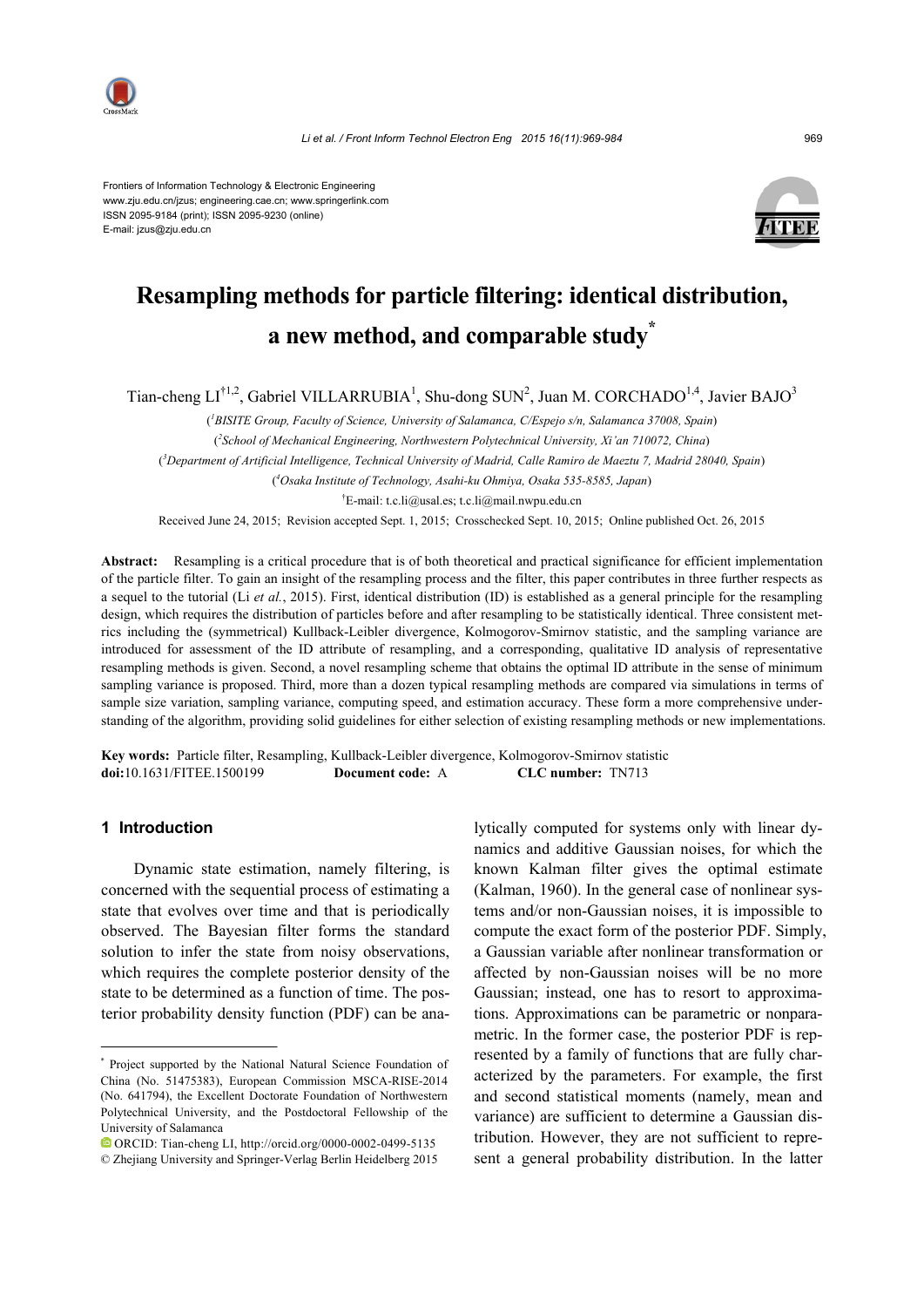case where the posterior PDF can be an arbitrary distribution (whether non-Gaussian or multimodal), parameterization is impossible or will suffer from significant approximation errors. In these cases, the posterior PDF must be approximated with a nonparametric PDF. Among them, the particle filter (PF), also referred to as the sequential Monte Carlo (SMC) approach, has gained the most popularity (Doucet *et al.*, 2001; Arulampalam *et al.*, 2002; Djurić *et al.*, 2003; Cappé *et al.*, 2007; Gustafsson, 2010; Li *et al.*, 2014), especially for strong nonlinear filtering models that may be affected by non-Gaussian noises.

The PF drives the Bayesian recursions over time using a set of weighted particles, where the random measure formed is theoretically qualified to represent any filtering distribution. The filter evaluates how well each particle conforms to the dynamic model and explains the observations, using this assessment to update the particle set online and hence form Bayesian posterior estimates. The three key operations forming the basis of the most commonly used type of the PF called the sampling importance resampling (SIR) or sequential importance sampling and resampling (SISR) filter (Rubin, 1987; Gordon *et al.*, 1993) are:

1. Particle propagation: updating the state of particles according to the state transition process or an alternative proposal;

2. Weight computation: updating the weight of particles that are probability masses associated with the particles with reference to the observation;

3. Resampling: sampling a new set of particles from the original particle population for better particle representation of the filtering distribution.

The former two steps comprise the sequential importance sampling (SIS) paradigm. Resampling is an essential component for the PF because without it, the SIS will quickly produce a degenerate set of particles (Gordon *et al.*, 1993; Kong *et al.*, 1994; Arulampalam *et al.*, 2002; Pérez *et al.*, 2005; Li *et al.*, 2014) as the weight discrepancy between particles increases with time. This means that, with very few exceptions, most particles will have negligible weights and, as a result, the random measure they form is unreliable. To combat this, resampling replaces the particle set by a new set of equivalently or similarly weighted particles, resembling the pruning and enrichment operation (Crisan *et al.*, 1998; Chen *et al.*, 2005). Our recent tutorial (Li *et al.*, 2015) (hereafter referred to as 'the tutorial') has provided a comprehensive overview and classification of stateof-the-art resampling methods. To serve as a further extension and supplement to the tutorial, this paper puts forward identical distribution (ID) as a basic principle for resampling and correspondingly proposes a new resampling algorithm that has the best ID and compares representative resampling methods. In addition, more works on resampling will be reviewed with a minimum overlap to the works that have been introduced in the tutorial. By combining the new findings with the tutorial, a solid guideline for designing new resampling methods is formed while a more comprehensive understanding of the resampling is expected.

It is necessary to note that resampling is a broadly-used concept involved in many statistical problems such as data analysis (Efron *et al.*, 2015), exhibiting very different contents therein. The first standard PF is referred to as the bootstrap filter (Gordon *et al.*, 1993), where the bootstrapping that relies on random sampling with replacement falls just in the broader class of resampling methods. It is fair to say, algorithms and applications of resampling are general, but this paper concentrates only on its implementation and application within particle filtering to avoid over-wide discussion. Since this is a sequel to the tutorial, we have no intention of repeating materials; the reader is referred to the tutorial for the details of existing resampling methods.

#### **2 Why resampling?**

Since resampling is a relatively independent procedure that is in general not correlated with the other operations required by the PF, we focus on the resampling operation only while omitting the other filtering operations for which there exist a variety of different versions. This allows a clear understanding of our contributions. We start basically with the SMC approximation of the Bayesian posterior distribution of the state

$$
p(x_t | y_{1:t}) \approx \sum_{m=1}^{M} w_t^{(m)} \delta(x_t - x_t^{(m)}),
$$
 (1)

where *t* is the time,  $x_t \in \mathbb{R}^{d_x}$  the state,  $y_t \in \mathbb{R}^{d_y}$  the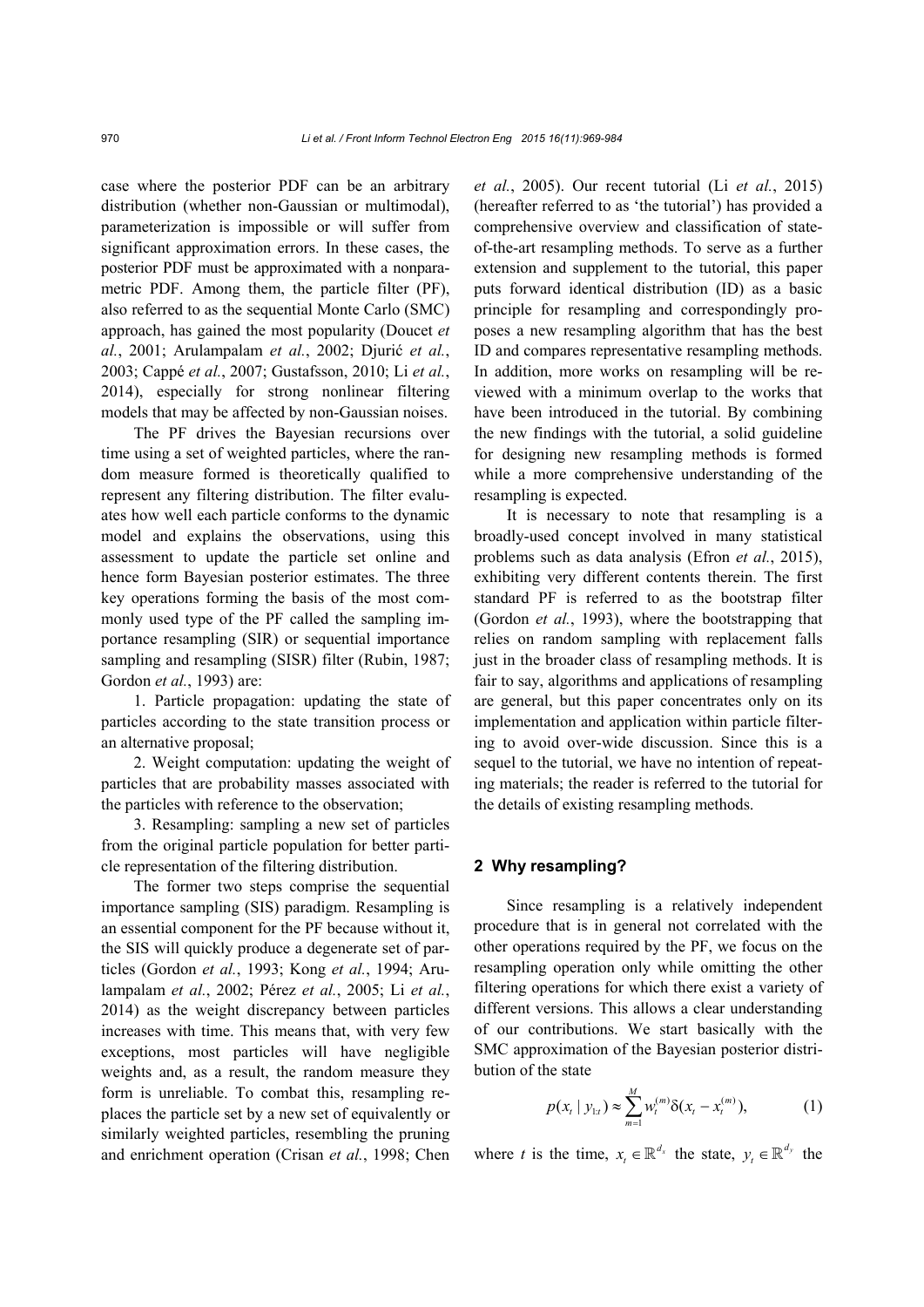observation,  $x_t^{(m)}$  and  $w_t^{(m)}$  the state and weight of the *m*th particle respectively, *M* the total number of particles, and  $\delta(\cdot)$  the Dirac delta impulse.

Resampling was initially employed to combat sample degeneracy (Gordon *et al.*, 1993; Kong *et al.*, 1994) by sampling a new (equivalently or similarly weighted) particle set  $\tilde{\chi}_t = {\{\tilde{x}_t^{(n)}, \tilde{w}_t^{(n)}\}}_{n=1}^N$  from the degenerate set  $\chi_t = \{x_t^{(m)}, w_t^{(m)}\}_{m=1}^M$  for replacement at time *t*, where  $\tilde{x}_t^{(n)}$  and  $\tilde{w}_t^{(n)}$  give the state and weight of a resampled particle, respectively, and *N* is the number of particles obtained from resampling (which is specified by the user and is often equal to *M*). There are different aspects to understand this process. In what follows, we investigate from the perspective of tracking loss.

Note that if a sample is too far away from the true state, we say it has lost the estimate; i.e., under a certain confidence level, we believe that the particle is lost. To measure this, we define the tracking loss probability function  $R(x_t - x_t^{(m)})$  that can be conveniently interpreted as a risk function of the loss of a particle, which gives the probability that particle  $x_t^{(m)}$  has lost the true state  $x_t$  as follows:

$$
R(x_t - x_t^{(m)}) = \alpha |x_t - x_t^{(m)}|^\beta, \qquad (2)
$$

where  $|\cdot|$  is a distance defined in the state space and  $\alpha$ , *β* are nonnegative coefficients. This probability can be interpreted to mean that the farther a sample is from the true state, the higher the probability that it loses the estimate is. On the other hand, the likelihood principle indicates that the farther a sample is from the true state, the lower its likelihood is and the smaller its weight  $w_t^{(n)}$  is; i.e.,

$$
R(x_t - x_t^{(m)}) \propto |x_t - x_t^{(m)}| \propto (w_t^{(m)})^{-1}.
$$
 (3)

Following these two lines of thinking, the estimate is lost by all the particles with probability

$$
R(\chi_t) := \prod_{m=1}^{M} R(x_t - x_t^{(m)}) \propto (\prod_{m=1}^{M} w_t^{(m)})^{-1}.
$$
 (4)

This can be taken as the probability that the filter (or the random measure  $\chi_t$ ) loses tracking.

Resampling, generally replicating highweighted particles to replace low-weighted particles, is essentially reducing the probability that the filter loses tracking, obtaining  $R(\chi_t) \geq R(\tilde{\chi}_t)$ . However, this comes at the price of discarding low-weighted particles (except few special implementations that advocate preserving low-weighted particles through special strategies (Godsill *et al.*, 2007; Li *et al.*, 2012; Choe *et al.*, 2014)), which are generally located in the tail of the distribution, and are helpful in dealing with outlier/disturbances, potentially leading to sample impoverishment. That is, most of the particles are duplicated from the same few ancestors, suffering from a problem of the same nature as degeneracy. The trade-off between degeneracy and impoverishment, and their treatments have been reviewed in Li *et al.* (2014), while the side effects of resampling and corresponding compensative strategies have been discussed in the tutorial. We reiterate that there is a trade-off between robustness and accuracy during filtering. The former requires maintaining good diversity of the particle population (to form a relatively heavy tail of the filtering distribution) to deal with outliers, while the latter requires the particle population to be concentrated. More in-depth results on convergence (Crisan and Doucet, 2002; Hu *et al.*, 2011; Stano *et al.*, 2013; Mbalawata and Särkkä, 2016), stability (Whiteley, 2013; Beskos *et al.*, 2014; Douc *et al*., 2014), and concentration (Del Moral *et al.*, 2012) of the PF can be found.

The motivation of resampling includes, but is not limited to, combating sample degeneracy (while avoiding impoverishment) and adjusting the number of particles online (Li *et al.*, 2013b; 2016). The achievement of resampling tends to be less restricted to a specified form but indeed provides much freedom for the user to improve the quality of the particle set from different aspects. In particular, four special classes of resampling strategies are worth noting here and may inspire further developments.

1. Instead of sampling from the original particle set  $\chi$ <sup>t</sup>, resampling may be applied on an alternative of the original measure  $\chi_t$  as addressed in the tutorial about resampling (Liu *et al.*, 2001), and there are many other alternatives (Kwak *et al.*, 2008; Choe *et al.*, 2015). These resampling implementations are almost surely biased.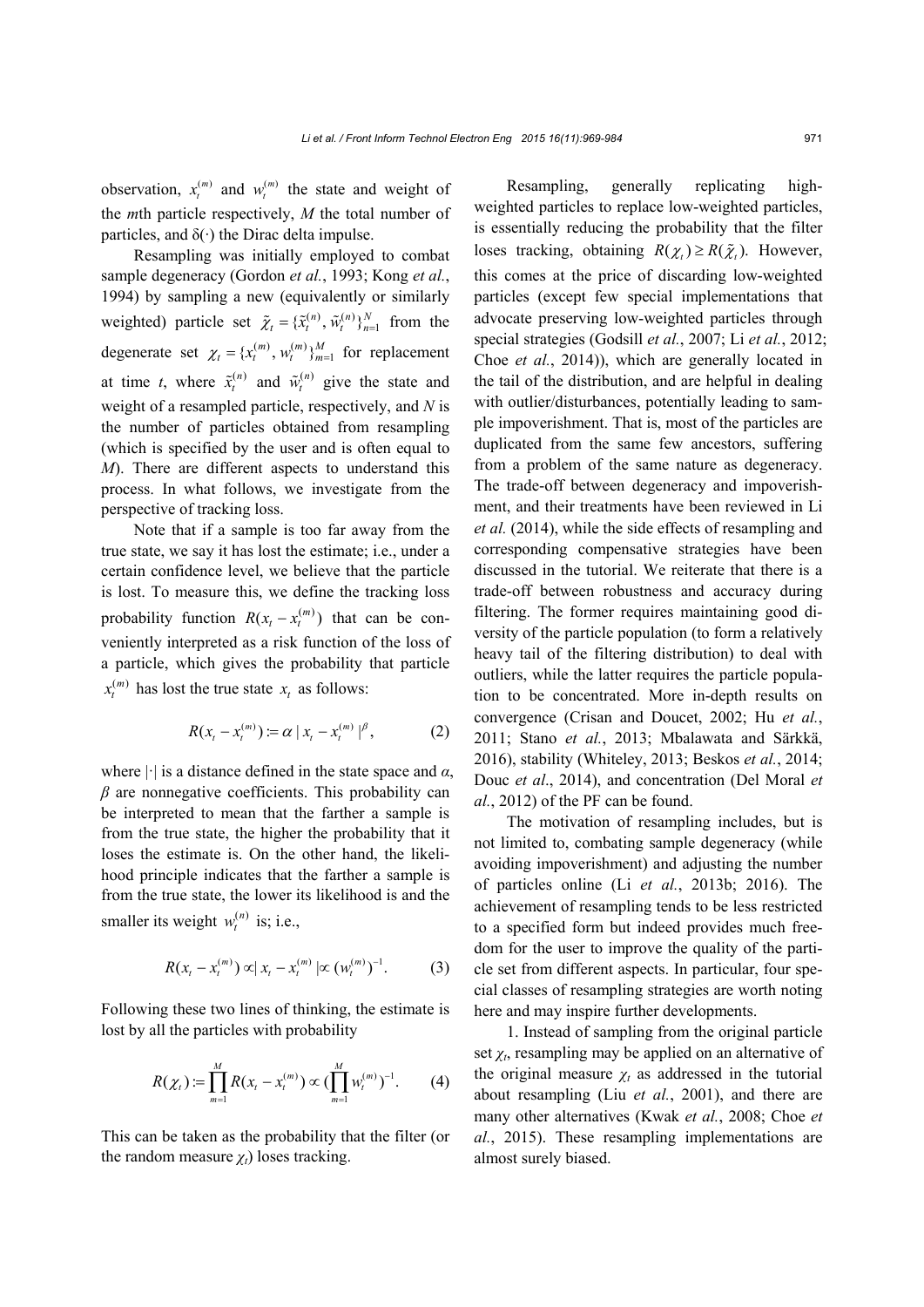2. Instead of sampling in the one-dimensional weight space only, there are a few exceptions that take into consideration the state of particles for resampling. In spite of the computational complexity, this seems to be particularly helpful in the context of robot Monte Carlo localization (Li and Sun, 2010; Adiprawita *et al.*, 2011; Morelande and Zhang, 2011; Li *et al.*, 2012).

3. Instead of resampling at most once during each filtering iteration, the frequency of resampling can be higher. For example, a double-resampling strategy was used by Li and Sun (2010) and Lang *et al.* (2015), where resampling was implemented twice per filtering iteration. One is before the weightupdating step, which is a particle-merging process to reduce the number of particles that need weight updating, and the other is after the weight-updating step, with the goal to restore/increase the number of particles involved in the state-prediction step. As a result, a good trade-off between filtering accuracy (the more particles for state prediction, the better) and computational efficiency (the fewer particles for weight updating, the better) can be achieved.

4. In the case of a time-varying number of targets, e.g., the SMC implementation of the probability hypothesis density filter (Li *et al.*, 2016), where targets may appear or disappear randomly both in the state space and in time, resampling is responsible for the control of the number of particles: increasing it when new targets appear and reducing it when existing targets disappear. Here, what convenient for resampling parallelization is that particle weights do not need to be normalized, which is different from the implementation in the general PF.

Furthermore, hybrid methods that integrate different sampling strategies (Zhi *et al.*, 2014) can benefit in multiple aspects. Despite these special implementations, resampling must still follow certain rules in the general sense, one of which is that the random measure formed by the weighted particles shall not be changed significantly because of resampling, unless it is required to do so with a reason—we state this because there are cases in which one may tend to change the distribution for one reason or another, e.g., the former two classes of special implementations mentioned above and the study by Das and Mazumdar (2013). We will focus on this in the following section.

#### **3 Identical distribution for resampling**

The strength of the nonparametric PF over parametric filters is the ability to approximate the complete distribution of interest, which can be arbitrary. To guarantee this strength, the resampled particle system shall be as good an approximation to the original distribution as possible, in some suitable sense (Douc and Cappé, 2005). First, resampling should be unbiased so that it will not 'drift' the estimate (which is often given by the mean of the distribution). Apart from the unbiasedness, greater attention should be paid to a higher-level measure of the change of the underlying posterior distribution caused by resampling.

We argue that as long as no new observation is used in the process of resampling, the distribution of particles before and after resampling should be identical; namely, identical distribution (ID) should be followed. However, except in very rare cases, the distributions before and after resampling are more or less different. Therefore, it is necessary both in theory and in practice to know how much change the resampling process makes to the distribution or, rather, how well the resampling is able to preserve the original distribution. Three metrics are introduced below in order to assess the ID attribute of different resampling methods.

## **3.1 Kullback-Leibler divergence**

The Kullback-Leibler (KL) divergence (KLD) (Kullback and Leibler, 1951), also known as information divergence or relative entropy, is a widely used asymmetric measure of the difference between two probability distributions. Specifically, the KLD of *q* from *p*, denoted as  $D_{KL}(p||q)$ , is a measure of the information lost when *q* is used to approximate *p*. For the discrete probability distributions *p* and *q*,  $D_{\text{KL}}(p||q)$  is given by

$$
D_{\text{KL}}(p \| q) = \sum_{i} p(i) \ln \frac{p(i)}{q(i)}.
$$
 (5)

Given that *p* is the probability distribution of the particles before resampling and *q* is that after resampling, Eq. (5) provides a measure of the information loss caused by resampling, which can be interpreted as an index of the ID attribute of the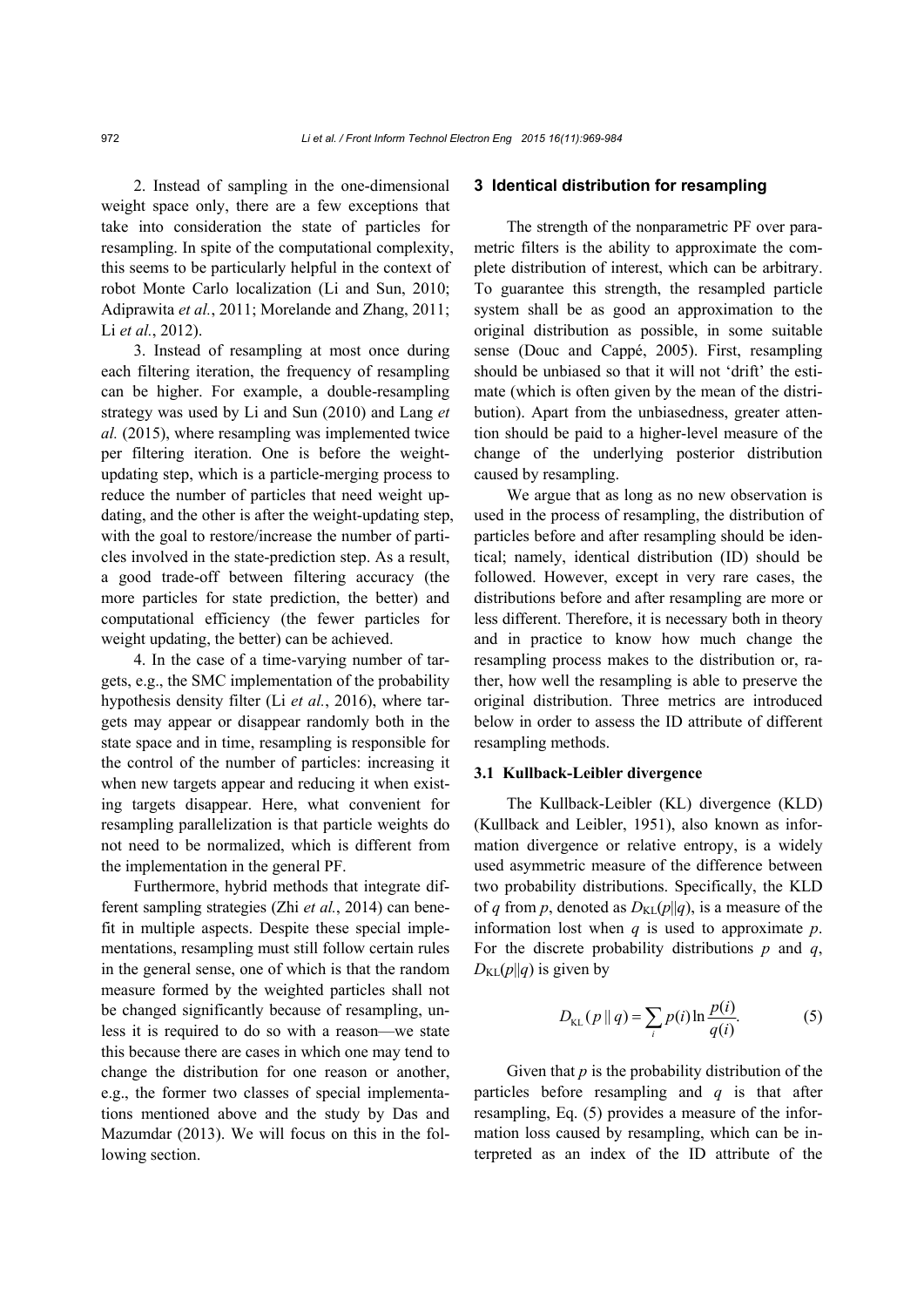resampling process. Obviously, a smaller KLD (less information loss) indicates a better ID. However, the KLD is not really a metric since it is not symmetric (Topsoe, 2000), but it can be easily extended to be a symmetry-enhanced KL-divergence (S-KLD), e.g.,

$$
D_{\text{S-KL}}(p \, \| \, q) = \frac{D_{\text{KL}}(p \, \| \, q) + D_{\text{KL}}(q \, \| \, p)}{2}
$$
\n
$$
= \frac{1}{2} \sum_{i} (p(i) - q(i)) \ln \frac{p(i)}{q(i)}.
$$
\n(6)

Eq. (6) in fact gives the average of the crossentropies minus the average of the entropies. One of the drawbacks of the KLD and S-KLD is that they may be unbounded. For more symmetric divergences inspired by KLD and related models such as the Jensen-Shannon divergence and Bhattacharyya distance, please refer to Nielsen (2010).

Arguably, a larger number of particles (namely, smaller KLD of the resampled particle set from the original particle set) is helpful in reducing information loss, but will also increase computation. This is another trade-off between the computing efficiency and ID attribute for resampling. Therefore, a principle that determines the minimum number of particles to resample conditioned on a sufficient ID quality is that the KLD of the resampled particle set from the original set does not exceed a prespecified error bound; i.e., the information lost because of resampling needs to be bounded. The readers are referred to Fox (2003) and Li *et al.* (2013b) for details. The KLD has also been used for distributed filtering assessment (Wang and Djurić, 2013). In addition to the number of particles to be resampled, another critical factor affecting the ID quality of the resampling is the sampling procedure used.

#### **3.2 Kolmogorov-Smirnov statistic**

The Kolmogorov-Smirnov (K-S) statistic, also referred to as *F*-discrepancy, is the maximum vertical distance between two empirical distribution functions (EDF):

$$
D_{K-S} = \sup_{-\infty < x < \infty} |F_{1,M}(x) - F_{2,N}(x)|, \tag{7}
$$

where  $F_{1,M}(\cdot)$  and  $F_{2,N}(\cdot)$  are the EDFs of two distributions, respectively. For our case, the discrete EDF  $F_N$  for *N* independent samples  $x_t^{(n)}$  (that is weighted  $w<sup>(n)</sup>$  is defined as follows:

$$
F_N(x) = \sum_{n=1}^N w_t^{(n)} I_{x^{(n)} \le x},
$$
 (8)

where  $I_{x^{(n)} \leq x}$  is the indicator function. If  $x^{(n)} \leq x$ , it is equal to 1; otherwise, it is equal to 0.

The K-S statistic aims to identify and capture the largest discrepancy between two empirical distributions. It has been used for model assessment (Djurić and Miguez, 2010) and for measuring the difference between two distributions before and after resampling (Li and Sun, 2010; Li *et al.*, 2012). Obviously, the smaller the *F*-discrepancy, the better the ID quality of resampling. We investigate the largest possible *F*-discrepancy caused by several typical unbiased single-resampling methods, including multinomial resampling (MR) (Gordon *et al.*, 1993), residual resampling (RR) (Liu and Chen, 1998), stratified resampling (StR), systematic resampling (SyR) (Kitagawa, 1996), residual systematic resampling (RSR) (Bolić *et al.*, 2003), branch-kill resampling (B-k) (Crisan and Lyons, 1999), and rounding-copy resampling (R-c) (Li *et al.*, 2013a). The *F*discrepancy analysis is given in Appendix A (assuming that the same number of particles is resampled in all resampling methods), which concludes that

$$
D_{MR} > D_{StR} \ge D_{SyR} \equiv D_{RSR} \equiv D_{B-k} \equiv D_{R-c}.
$$
 (9)

Furthermore, the deterministic resampling (Li *et al.*, 2012) that avoids discarding particles can achieve the lowest *F*-discrepancy, given that the state space is properly partitioned. However, the number of particles it outputs is not constant. Relevantly, the quasi-Monte Carlo-based SIR is verified to be empirically better than the original SIR (Pérez *et al.*, 2005) for obtaining smaller *F*-discrepancy. More strategies to obtain smaller sampling discrepancy, or to say better ID performance, can be found in Crisan *et al.* (1998) and Robert and Casella (1999).

Generally, it is not easy to calculate the KLD or the *F*-discrepancy apart from the state space. In what follows, we advocate a new metric that is insensitive to the dimension of the state space and is much easier to calculate for any particle set.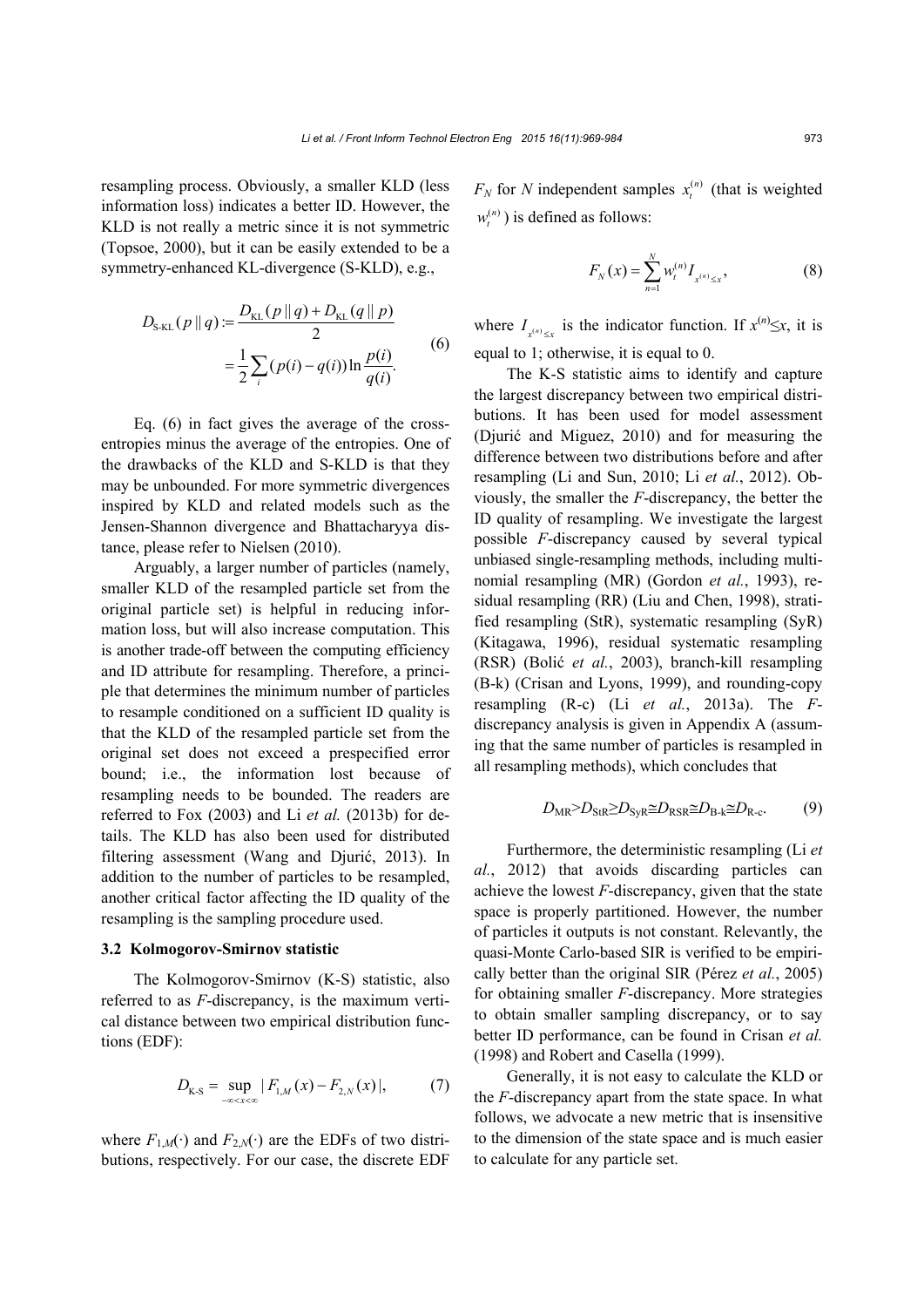## **3.3 Sampling variance**

The real number of times that each particle is resampled  $(N_t^{(m)})$  must be an integer and is therefore often different from the expectation  $(Nw<sub>i</sub><sup>(m)</sup>)$  even given that the resampling is unbiased such that  $E(N_t^{(m)}) = N w_t^{(m)}$ . We define the sampling variance (SV) as the mean of the quadratic discrepancies between the numbers of times that the particles are resampled and the expectations:

$$
SV = \frac{1}{M} \sum_{m=1}^{M} (N_t^{(m)} - Nw_t^{(m)})^2.
$$
 (10)

The SV given in Eq. (10) is essentially a cost function that provides an efficient metric to measure the discrepancy between the discrete distributions of weighted particles before and after resampling. Based on the high-order moment of the discrepancy, it has a finer ability than the first statistical moment (e.g., the mean) to describe the discrepancy and should, therefore, be emphasized. The smaller the SV is, the better the ID quality of the resampling method is. If and only if the two distributions are exactly the same, the SV as well as the KLD or the *F*-discrepancy is zero. From this aspect, the SV measure is consistent with the KLD and the K-S statistic. They all measure the discrepancy of two distributions, differing in the statistics of interest. The next section gives the minimum condition for SV, resulting in a novel resampling algorithm.

#### **4 Minimum-sampling-variance resampling**

We now concern ourselves with optimizing the resampling algorithm under certain reasonable constraints. First, to minimize the variance of the weights (which to the largest extent reduces the degeneracy), the weight of the resampled particles shall be set equal, as commonly done; i.e.,

$$
\tilde{w}_t^{(n)} = \frac{1}{N}.\tag{11}
$$

We call this the optimal-weight condition, which fully removes the degeneracy. It is satisfied in most conventional resampling methods but possibly not in others, especially the compound sampling method (Li *et al.*, 2015). Under the optimal-weight condition, resampling is as simple as determining the number of times that each particle should be sampled, which reduces to an integer programming problem (Lenstra, 1983).

While satisfying Eq. (11), Eq. (10) can be minimized using a sampling scheme as given in Algorithm 1, where  $Floor(\cdot)$  gives the largest integer not exceeding the content and TopRank*s*[*S*] returns the largest *s* elements in set *S*. As is shown, the new resampling method is a deterministic sampling scheme, called minimum-sampling-variance (MSV) resampling, which consists of two main steps:

Step 1: Each particle is first resampled  $Floor(Nw<sub>i</sub><sup>(m)</sup>)$  times, leaving a weight residual  $\hat{w}_{t}^{(m)} = w_{t}^{(m)} - \text{Floor}(Nw_{t}^{(m)}) / N$ ; this step will yield, in total, *L* particles, where  $L = \sum_{m=1}^{M} \text{Floor}(N w_t^{(m)})$ .

Step 2: The particle with relatively large weight residual, top *N−L*, will be further sampled one more time each.

# **Algorithm 1** MSV resampling

 $[\{\tilde{x}_t^{(n)}\}_{n=1}^N]$  = ResampleMSV[ $\{x_t^{(m)}, w_t^{(m)}\}_{m=1}^M$ , *N*]; *n*=0; *L*=0; **For** *m*=1:*M*  $N_t^{(m)} =$  Floor( $N w_t^{(m)}$ );  $\hat{w}_{i}^{(m)} = w_{i}^{(m)} - N_{i}^{(m)}/N_{i}$  $L = L + N_t^{(m)}$ ; **End For** *m*=1:*M* **If**  $\hat{w}_{t}^{(m)} \in \text{TopRank}_{N-L}[\{\hat{w}_{t}^{(m)}\}_{m=1}^{M}]$  $N_t^{(m)} = N_t^{(m)} + 1;$  **End For**  $h = 1: N_t^{(m)}$  *n*=*n*+1;  $\tilde{x}_t^{(n)} = x_t^{(m)};$  **End End**

The MSV resampling is guaranteed to achieve the minimum SV for an arbitrary sample set while satisfying the optimal-weight condition and achieving exactly the specified number of particles. This, however, comes at the price of relaxing the unbiasedness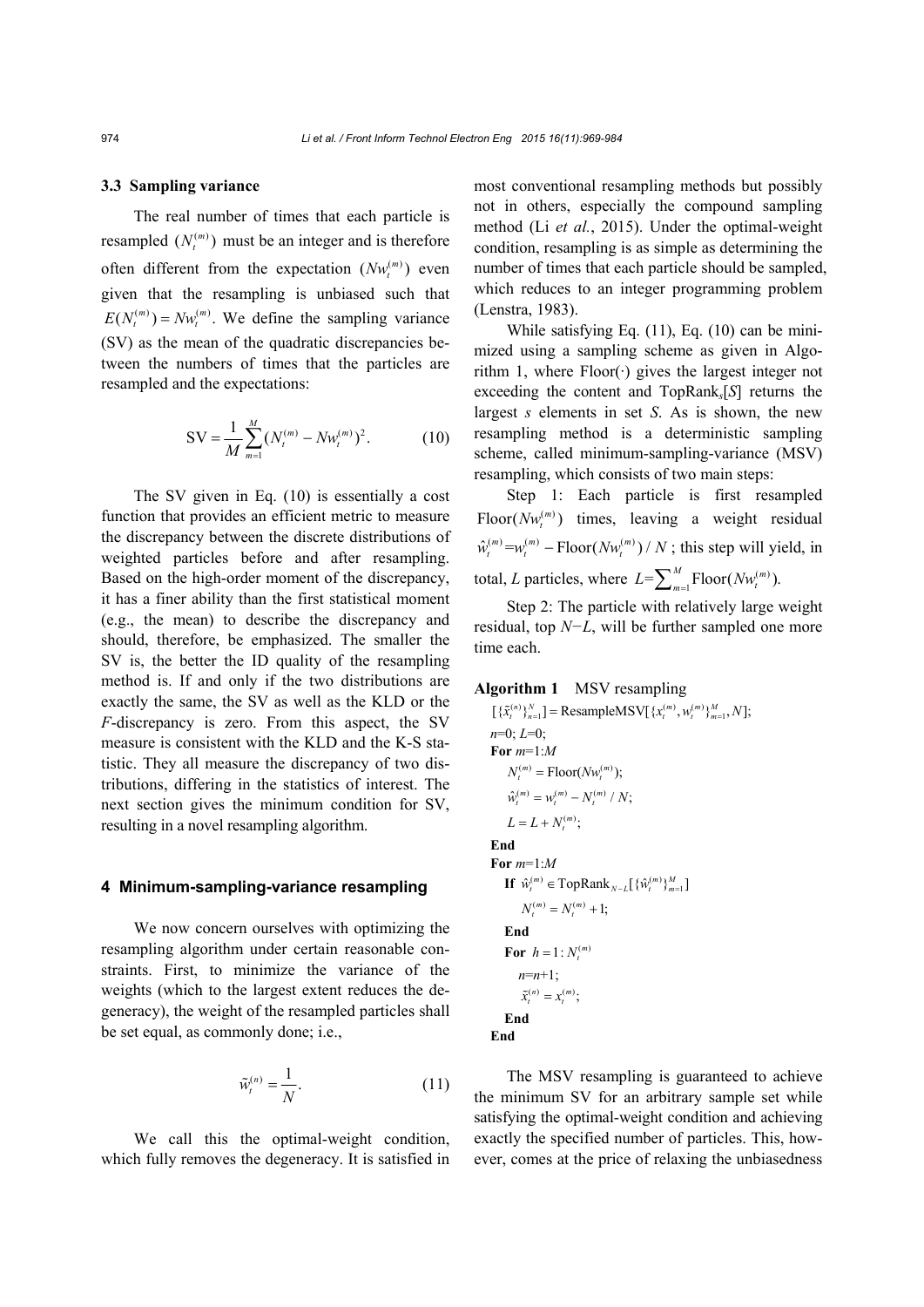condition to be only asymptotically satisfied. We have Theorem 1 on the necessary condition to obtain MSV for resampling and Theorems 2–4 on the properties of the proposed MSV resampling approach; the proofs of these theorems are provided in Appendix B.

**Theorem 1** The minimum condition of Eq. (10) requires  $| N_{t}^{(m)} - N w_{t}^{(m)} | < 1$  for any  $1 \le m \le M$ .

**Theorem 2** The MSV resampling approach satisfies  $|N_t^{(m)} - N_W_t^{(m)}| < 1$  for any  $1 \le m \le M$ .

**Theorem 3** The MSV resampling approach minimizes SV.

**Theorem 4** The MSV resampling approach is asymptotically unbiased.

The optimal ID quality obtained by MSV resampling indicates an ability to maximally preserve the posterior distribution or, to say, an ability to maximally reduce information loss in the process of resampling, which is highly preferable in theory.

Similarly, the so-called optimal sampling (OS) (Fearnhead and Clifford, 2003) and the stratified OS (Fearnhead and Liu, 2007) minimize the following discrepancy of the weight of particles before and after resampling:

$$
\sum_{m=1}^{M} (\tilde{w}_{t}^{(m)} - w_{t}^{(m)})^{2}, \qquad (12)
$$

where  $\tilde{w}_t^{(m)}$  is the new weight of particle  $x_t^{(m)}$  if resampled and is equal to zero if not resampled.

The OS resampling, the detail of which can be found in the tutorial, attributes sample impoverishment to the replication of large-weighted particles and therefore, instead of replication, it reverses them. This is not so true since it is discarding (smallweighted) particles but not replication of particles that causes the problem. The particle weights after OS resampling can still have a high variance and suffer from degeneracy. In addition, the number of particles will surely decrease (i.e., *N*<*M*), which makes it suitable only for PFs with an increasing number of particles (e.g., new particles are added at some other steps). In contrast, the proposed MSV resampling avoids these problems while achieving the optimal SV.

It is also interesting to note that maintaining a stable/controllable (whether constant or adaptive) number of particles is critical for the PF in practice. For this, the largest discrepancy given in Eq. (12) was suggested to be bounded so that the smallest *N* can be determined (Fearnhead and Liu, 2007). This, however, is underestimated in the distributed PF developed by Sutharsan *et al.* (2012), where the number of particles based on a simple 'rounding' operation varies but is ignored throughout that study; please refer to Remark 1 of Li *et al.* (2013a), wherein a relevant resampling algorithm of a time-varying number of particles was proposed based on the 'rounding' operation. These indicate that resampling needs to be carefully treated, although it may be apparently simple in algorithm design.

## **5 Comparable study**

A comprehensive quantitative comparison of the resampling methods is worth considering. Existing works such as those by Bashi *et al.* (2003), Hol *et al.* (2006), Murray (2012), Li *et al.* (2013a), and Sileshi *et al.* (2013) have compared no more than five resampling methods. In this section, we will compare numerous representative resampling methods based on a classic univariate state space model with a strong nonlinear state process equation and an observation equation given respectively by

$$
x_{t} = \frac{x_{t-1}}{2} + \frac{25x_{t-1}}{1 + x_{t-1}^{2}} + 8\cos(1.2(t-1)) + u_{t},
$$
 (13)  

$$
y_{t} = \frac{x_{t}^{2}}{20} + v_{t},
$$
 (14)

where  $x_t$  and  $y_t$  are the state and observation at time  $t$ , respectively, and Gaussian noises  $u \sim \mathcal{N}(0, 10)$ ,  $v_r \sim \mathcal{N}(0, 1)$ .

The resampling methods used for simulation include single-sampling (including multinomial (Gordon *et al.*, 1993), stratified, systematic (Kitagawa, 1996), residual (Liu and Chen, 1998), RSR (Bolić *et al.*, 2003), branch-kill (Crisan and Lyons, 1999), and rounding-copy (Li *et al.*, 2013a)), reallocation (Liu *et al.*, 2001), deterministic resampling (Li *et al.*, 2012), simplified partial resampling (PR) (Hong *et al.*, 2010), KLD resampling (Li *et al.*, 2013b), Metropolis resampling (Murray, 2012), local selection resampling (Míguez *et al.*, 2004), and MSV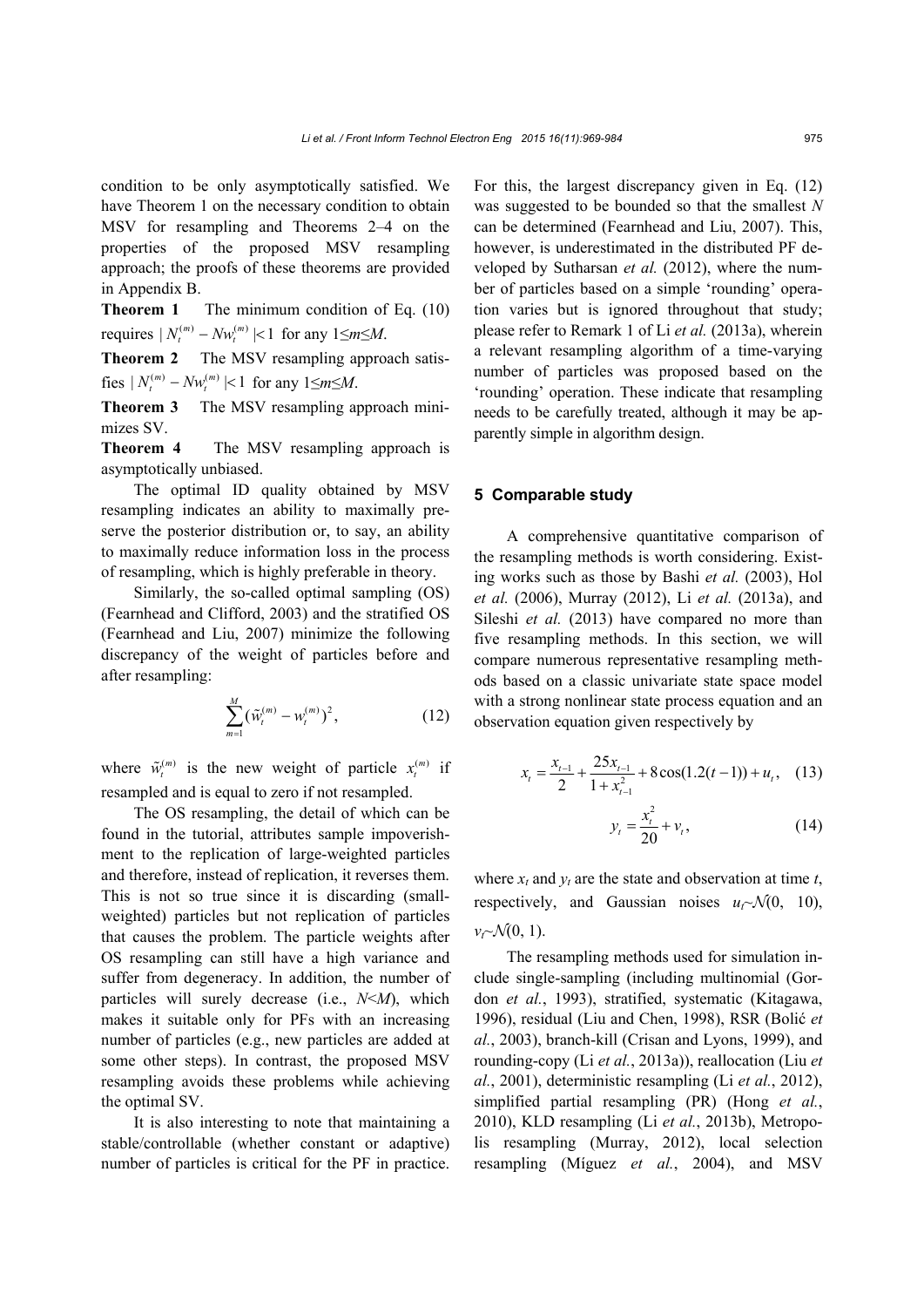resampling given in Algorithm 1. For the details of these algorithms, the readers are referred to the pseudocodes given in the tutorial (the MATLAB codes for these resampling algorithms can be found at https://sites.google.com/site/tianchengli85/matlabcodes/resampling-methods).

The simulation adopts different resampling methods but the same observation data at all timesteps and the same starting number of particles  $N_0$ for each filter. All resampling algorithms maintain a constant number of particles that is equal to  $N_0$ , except KLD resampling, which automatically adapts its number of particles. The SIS, which does not use resampling, is also simulated. However, we omit here the selective resampling strategy that implements resampling only at selected steps. The filter estimate given by the weighted mean of all particles is extracted after resampling in each filter in order to directly reflect the impact of resampling.

Some resampling methods are parametric and their parameters are set as follows:

1. The length of grid (one-dimensional) used in the fixed-size grid-based deterministic resampling is *R*=1.

2. The length of grid (one-dimensional) used in KLD resampling is  $\sqrt{R}/2 = 0.5$  and the number of particles in KLD resampling is determined online by

$$
N = \frac{g-1}{2\varepsilon} \left( 1 - \frac{2}{9(g-1)} + \sqrt{\frac{2}{9(g-1)}} z_{1-\delta} \right)^3, \quad (15)
$$

where *g* is the number of support grids that contain at least one particle,  $z_{1-\delta}$  is the upper quartile of the standard normal distribution, *ε*=0.10, *δ*=0.01. In our case, *N* is further hard-limited to be no larger than  $2N<sub>0</sub>$ .

3. For threshold-based simplified partial resampling, the threshold *T*=1/(5*N*) for Code 8 in the tutorial is used.

4. For Metropolis resampling, the threshold *B*=*N*/10 for Code 9 in the tutorial is used.

Results of these filters using different resampling methods are plotted in subsequent figures. In the figures, 'others' indicates all the resampling methods that have not been particularly specified in the legend. The true state and the filter estimates (when  $N_0$  is assigned 100) are given in Fig. 1. The

number of particles and the SV obtained using different resampling methods against time are given in Figs. 2 and 3, respectively. Here, we give only the SV but not the KLD or K-S statistic as it is much easier to compute. For 100 trials, the average root mean square error (RMSE) results are given in Fig. 4.

# **5.1 RMSE and SV**

Regarding RMSE and SV, the key findings can be summarized in the following five points:

1. Resampling is critical for this filtering model as demonstrated by the obviously low accuracy of the SIS filter. In the following, we will not discuss the SIS filter further.

2. All unbiased resampling methods (including single sampling, reallocation, deterministic, and KLD resampling) and the asymptotically unbiased MSV resampling method, yield equivalent estimation accuracy in terms of RMSE (Fig. 4), especially when the number of particles is larger than 100. Even at each single run, their resampling results are almost the same (Fig. 1). This agrees with the qualitative study given in the tutorial, confirming that there is little difference between unbiased algorithms. The resampling methods of good ID quality, such as deterministic resampling and MSV resampling, do not show a significant advantage, except obtaining slightly better RMSEs when the number of particles is relatively small (e.g.,  $\leq 50$ ). This indicates that the ID quality is more important for resampling when a small number of particles are used.

3. KLD resampling obtains better results when  $N_0$ <50 but worse results when  $N_0$ >80, as compared with unbiased (and asymptotically unbiased) methods. This is because the number of particles is adjusted online in KLD resampling, which is on average larger than  $N_0$  when  $N_0$ <80 and smaller than  $N_0$  when  $N_0$  $>$ 80. It internally performs random sampling, the same as multinomial resampling, but with an automatically determined number of particles and its superiority/inferiority is attributed only to the different numbers of particles used.

4. Local selection and Metropolis resampling produce obviously worse results than the others do. This is because they are significantly biased, which can deviate the estimate in this model. Their easy-toparallelize advantage is not shown here and their bias may not lead to such bad results in other models; see,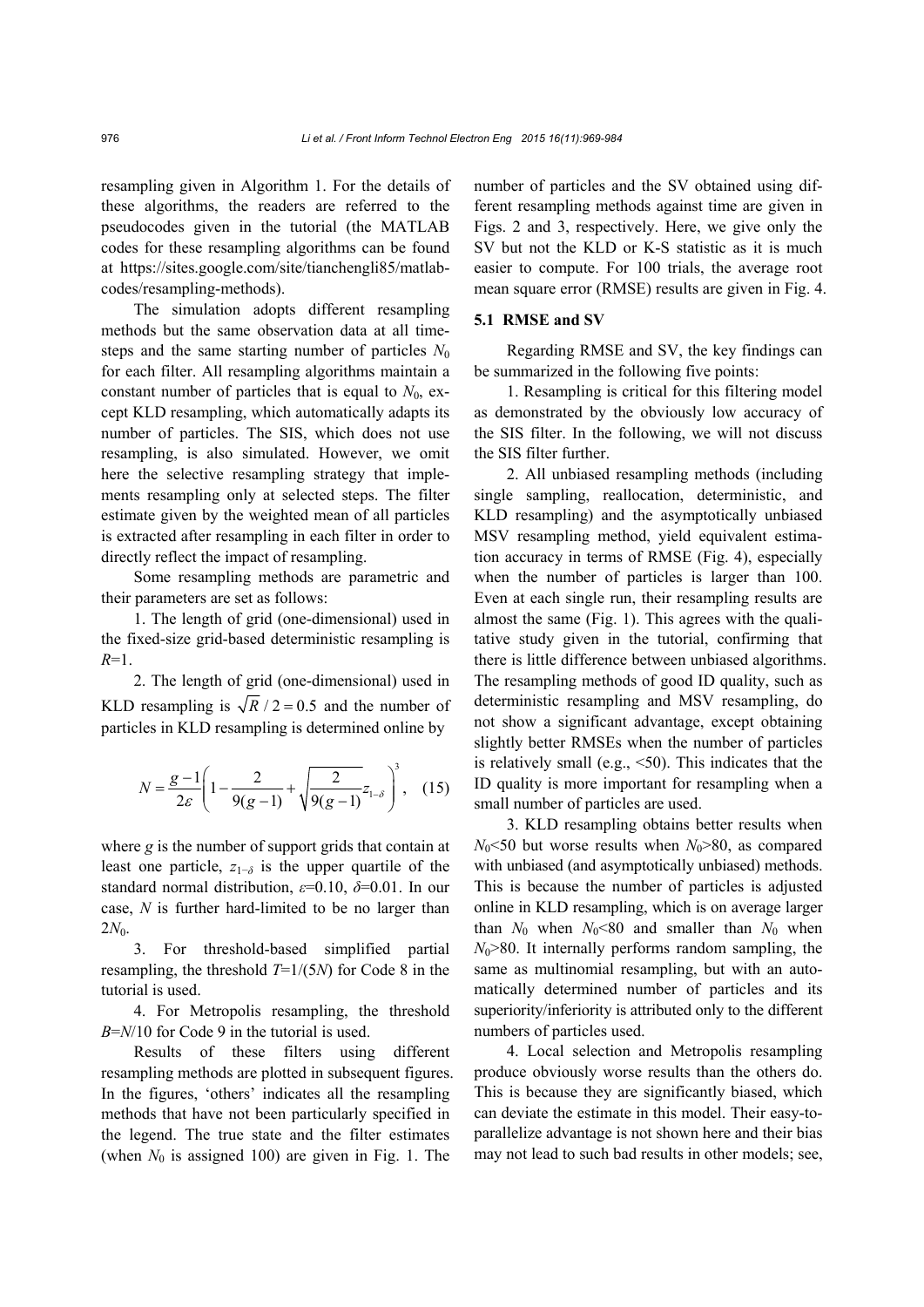

**Fig. 1 True state and estimates against time when the starting number of particles is 100 (references to color refer to the online version of this figure)**



**Fig. 2 Fluctuation of the number of particles against time (references to color refer to the online version of this figure)**



**Fig. 3 Sampling variance of different resampling methods that satisfy the optimal weighting condition**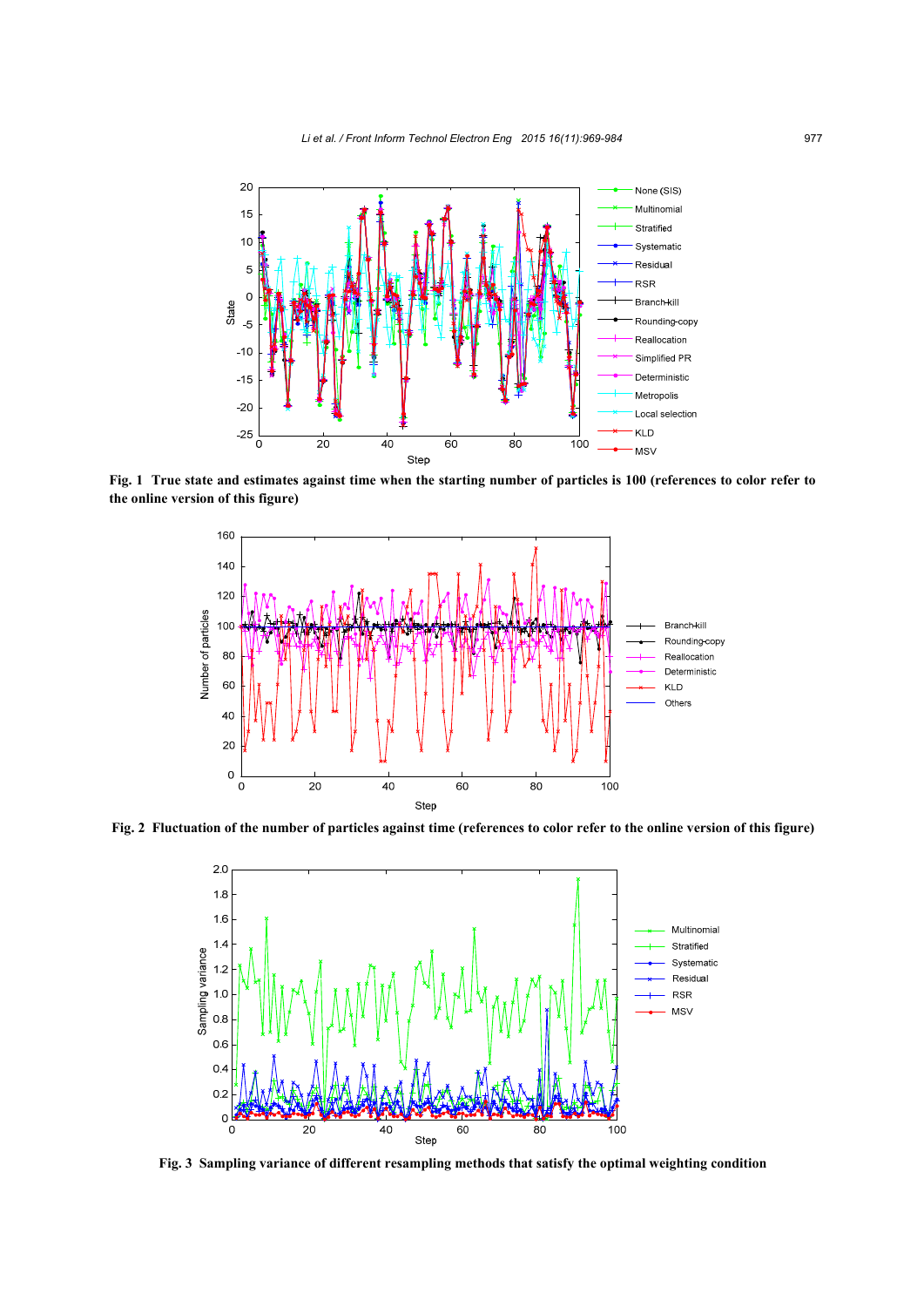e.g., Simonetto and Keviczky (2009). In addition, it is proven that parameter *B* is critical for Metropolis resampling, which is a trade-off between computing speed and reliability; *B*=*N*/10 is by no means the best choice for this model.

5. The proposed MSV resampling obtains the smallest SV (Fig. 3) among all methods that produce a constant number of equally weighted particles. This agrees with the theoretical justification.

## **5.2 Sample size**

The fluctuation of the number of particles (namely, sample size) against time is plotted in Fig. 2, which shows that the number of particles varies in the range of 90–110 in both branch-kill and rounding-copy methods, in the range of 80–100 in the reallocation method, in the range of 80–120 in deterministic resampling, and in a larger range of 20–120 in KLD resampling. It remains constant in the other resampling methods for which no mechanism is designed to change the number of particles.

For a simulation period of 100 steps, the mean number of particles obtained by different resampling methods against the starting number of particles from 20 to 500 in 100 trials is given in Fig. 5. The following inferences can be ascertained:

1. The branch-kill, rounding-copy, deterministic resampling, and reallocation, in descending order, obtain the closest number of particles to  $N_0$ . Comparably, branch-kill performs the most stably. On average, rounding-copy has obtained a slightly smaller number of particles than the reference even though its mean is equal to the reference in theory (Li *et al.*, 2013a). We conjecture this is because the MATLAB software that uses limited-precision storage truncates the float number. The change of the number of particles in deterministic resampling is primarily due to its merging operation.

2. KLD resampling adjusts the number of particles online according to the system situation. In this highly nonlinear model, the state changes very sharply, so is the obtained number of particles. The advantage of adjusting the sample size online according to the system requirement can be very useful in real-time applications for complicated problem models, but it is not shown here.

## **5.3 Processing time**

For the trial period of 100 steps, the mean pro-

cessing time of different resampling methods against the starting number of particles  $N_0$  from 20 to 500 in 100 trials is given in Fig. 6. It is worth noting that the computing speed depends on the hardware platform and the programming technology, for which all the resampling methods have been speeded up as equivalently as possible. Given this prerequisite, the results given in Fig. 6 indicate the following key findings:

1. With the same starting number of particles  $N_0$ , different resampling algorithms have significantly different computing speeds and they do not rank in the same order always. For example, when  $N_0$  is very small, Metropolis (whose computing speed depends on parameter *B*) and multinomial resampling run very fast. However, by increasing  $N_0$ , the computing time required by them increases more significantly than for others. In addition, whether RSR (or reallocation) is faster or slower than the rounding-copy (or stratified resampling) method depends on the number of particles. This shall be carefully considered when choosing a resampling method.

2. Deterministic resampling and KLD resampling (when  $N_0$ <300) are the slowest since they need to create grids in the state space, which is computingintensive. Next to them, simplified PR, local selection, and multinomial resampling (except very small sample size) are also slow. Roughly, the fewer the random number and the number of iterations used, the faster the speed of unbiased resampling.

3. Rounding-copy and RSR compute the fastest, followed by the branch-kill, systematic/stratified, and MSV resampling approximately in order, which use fewer/nil random numbers. This indicates that deterministic sampling is more computationally efficient than random sampling, while the former is also more efficient in gaining good ID property.

4. Comparably, KLD resampling maintains a relatively stable number of particles (Fig. 5) and therefore, its computational requirement will not increase with the number of particles (when  $N_0$ >60, the computing time of KLD resampling is fairly stable). In particular, when  $N_0 > 350$ , KLD resampling can be faster than multinomial resampling. The advantage of adjusting the sample size online according to the system requirement can be very useful in real-time applications in which likelihood calculation is computing-intensive, but it is not shown here.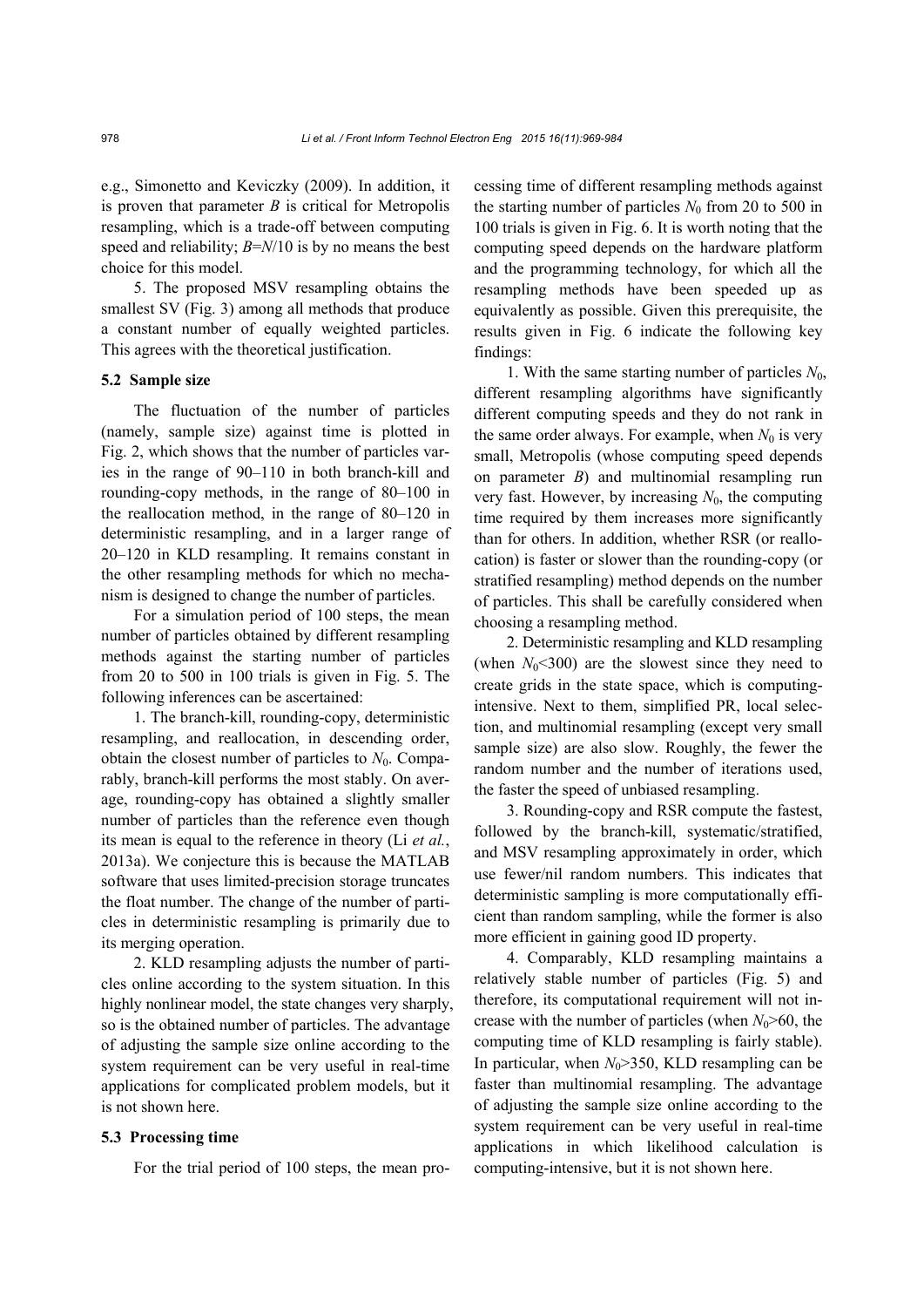

**Fig. 4 Average RMSEs of particle filters against different starting numbers of particles** 

The legend is the same as that of Fig. 1. References to color refer to the online version of this figure



**Fig. 5 Average numbers of particles of 100 steps of different particle filters (after resampling) against different starting numbers of particles**

Overall, the simulation results demonstrate: First, the resampling methods can rarely produce very different results if they satisfy the unbiasedness (even asymptotically) condition, preserving a constant number of particles and equally weight resampled particles. Second, if these restrictions are removed, special benefits may be obtained, e.g., adaptively adjust the number of particles according to the system requirement, disregard unbiasedness in order to preserve particle diversity and thus to alleviate impoverishment or to enable parallel processing. However, these new advantages come at the price of more computational requirements (because of sophisticated algorithm design) and are generally model



**Fig. 6 Average processing time of 100 runs of different resampling methods against different starting numbers of particles** 

The legend is the same as that of Fig. 1. References to color refer to the online version of this figure

specific. Third, different resampling methods may have significantly different computational speeds, depending on the number of particles and the problem model. In general, deterministic and singlesampling algorithms are computationally faster than the random and compound sampling methods and are more suitable for parallel implementation.

#### **6 Conclusions**

Resampling is an essential procedure for particle filtering, which is of both theoretical and practical importance. As a sequel to the tutorial (Li *et al.*, 2015), this paper has contributed in three more aspects. First, ID has been established as a fundamental principle for resampling, which can be measured by the KL divergence, K-S statistic, and the sampling variance. This affords a useful measure and perspective to compare and assess existing resampling methods or to design new methods. Second, following the ID principle, a simple albeit efficient resampling method, called MSV resampling, is proposed for general use that obtains the optimal ID attribute in terms of SV. Third, a comprehensive comparable study of more than a dozen representative resampling methods, including the proposed MSV resampling based on a classical state space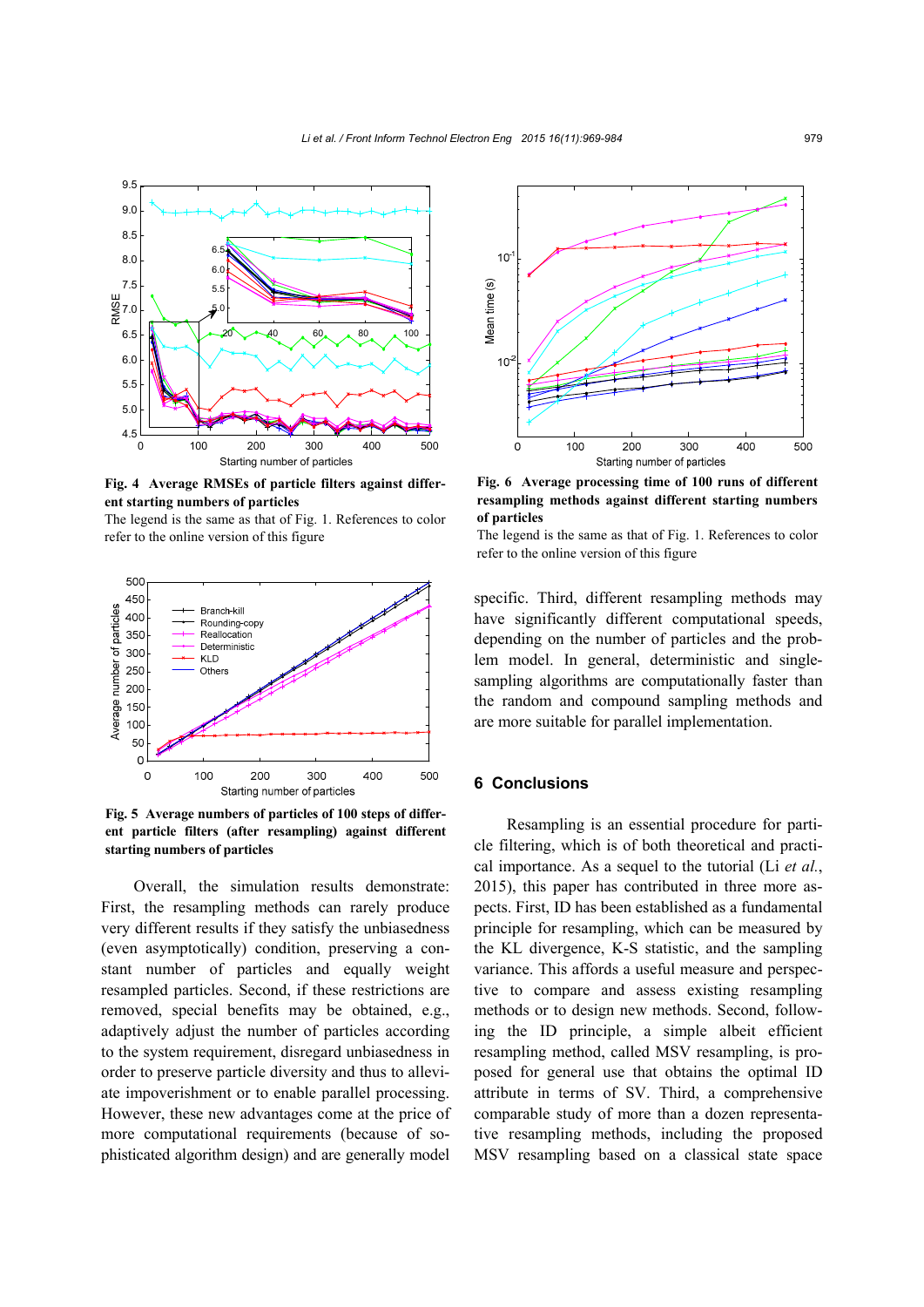model, is given. The results show that, most unbiased resampling methods do not exhibit much difference in terms of estimation accuracy (despite significantly biased resampling methods performing very badly), but they show significant differences in terms of SV and computing time and may provide special benefits in specific problems.

#### **Acknowledgements**

The authors acknowledge the insightful discussion with Prof. Petar DJURIĆ and Dr. Miodrag BOLIĆ on this work.

#### **References**

- Adiprawita, W., Ahmad, A.S., Sembiring, J., *et al.*, 2011. New resampling algorithm for particle filter localization for mobile robot with 3 ultrasonic sonar sensor. Proc. Int. Conf. on Electrical Engineering and Informatics, p.1-6. [doi:10.1109/ICEEI.2011.6021733]
- Arulampalam, M.S., Maskell, S., Gordon, N., *et al.*, 2002. A tutorial on particle filters for online nonlinear/non-Gaussian Bayesian tracking. *IEEE Trans. Signal Process.*, **50**(2):174-188. [doi:10.1109/78.978374]
- Bashi, A.S., Jilkov, V.P., Li, X.R., *et al.*, 2003. Distributed implementations of particle filters. Proc. 6th Int. Conf. on Information Fusion, p.1164-1171. [doi:10.1109/ICIF. 2003.177369]
- Beskos, A., Crisan, D., Jasra, A., 2014. On the stability of sequential Monte Carlo methods in high dimensions. *Ann. Appl. Probab*., **24**(4):1396-1445. [doi:10.1214/13- AAP951]
- Bolić, M., Djurić, P.M., Hong, S., 2003. New resampling algorithms for particle filters. Proc. IEEE Int. Conf. on Acoustics, Speech and Signal Processing, p.589-592. [doi:10.1109/ICASSP.2003.1202435]
- Cappé, O., Godsill, S.J., Moulines, E., 2007. An overview of existing methods and recent advances in sequential Monte Carlo. *Proc. IEEE*, **95**(5):899-924. [doi:10.1109/ JPROC.2007.893250]
- Chen, Y., Xie, J., Liu, J.S., 2005. Stopping-time resampling for sequential Monte Carlo methods. *J. R. Stat. Soc. B*, **67**(2):199-217. [doi:10.1111/j.1467-9868.2005.00497.x]
- Choe, G.M., Wang, T., Liu, F., *et al.*, 2014. An advanced integrated framework for moving object tracking. *J. Zhejiang Univ.-Sci. C (Comput. & Electron.)*, **15**(10): 861-877. [doi:10.1631/jzus.C1400006]
- Choe, G.M., Wang, T., Liu, F., *et al.*, 2015. Particle filter with spline resampling and global transition model. *IET Comput. Vis.*, **9**(2):184-197. [doi:10.1049/iet-cvi.2014.0106]
- Crisan, D., Doucet, A., 2002. A survey of convergence results on particle filtering methods for practitioners. *IEEE Trans. Signal Process.*, **50**(3):736-746. [doi:10.1109/ 78.984773]
- Crisan, D., Lyons, T., 1999. A particle approximation of the solution of the Kushner-Stratonovitch equation. *Probab. Theory Related Fields*, **115**(4):549-578. [doi:10.1007/

s004400050249]

- Crisan, D., Del Moral, P., Lyons, T., 1998. Discrete Filtering Using Branching and Interacting Particle Systems. Markov Process. *Related Fields*, **5**(3):293-318.
- Das, S.K., Mazumdar, C., 2013. Priori-sensitive resampling particle filter for dynamic state estimation of UUVs. Proc. 8th Int. Workshop on Systems, Signal Processing and Their Applications, p.384-389. [doi:10.1109/ WoSSPA.2013.6602396]
- Del Moral, P., Hu, P., Wu, L., 2012. On the concentration properties of interacting particle processes. *Found. Trends Mach. Learn.*, **3**(3-4):225-389. [doi:10.1561/ 2200000026]
- Djurić, P.M., Miguez, J., 2010. Assessment of nonlinear dynamic models by Kolmogorov-Smirnov statistics. *IEEE Trans. Signal Process.*, **58**(10):5069-5079. [doi:10.1109/ TSP.2010.2053707]
- Djurić, P.M., Kotecha, J.H., Zhang, J., *et al.*, 2003. Particle filtering. *IEEE Signal Process. Mag.*, **20**(5):19-38. [doi:10.1109/MSP.2003.1236770]
- Douc, R., Cappé, O., 2005. Comparison of resampling schemes for particle filtering. Proc. 4th Int. Symp. on Image and Signal Processing and Analysis, p.64-69. [doi:10.1109/ISPA.2005.195385]
- Douc, R., Moulines, E., Olsson, J., 2014. Long-term stability of sequential Monte Carlo methods under verifiable conditions. *Ann. Appl. Probab.*, **24**(5):1767-1802. [doi:10. 1214/13-AAP962]
- Doucet, A., de Freitas, N., Gordon, N., 2001. Sequential Monte Carlo Methods in Practice. Springer, New York, USA. [doi:10.1007/978-1-4757-3437-9]
- Efron, B., Rogosa, D., Tibshirani, R., 2015. Resampling methods of estimation. *In*: Wright, J.D. (Ed.), International Encyclopedia of the Social & Behavioral Sciences (2nd Ed.). Elsevier, Oxford, p.492-495. [doi:10. 1016/B978-0-08-097086-8.42165-3]
- Fearnhead, P., Clifford, P., 2003. On-line inference for hidden Markov models via particle filters. *J. R. Stat. Soc. Ser. B*, **65**(4):887-899. [doi:10.1111/1467-9868.00421]
- Fearnhead, P., Liu, Z., 2007. On-line inference for multiple changepoint problems. *J. R. Stat. Soc. Ser. B*, **69**(4): 589-605. [doi:10.1111/j.1467-9868.2007.00601.x]
- Fox, D., 2003. Adapting the sample size in particle filters through KLD-sampling. *Int. J. Robot. Res.*, **22**(12):985- 1003. [doi:10.1177/0278364903022012001]
- Godsill, S., Vermaak, J., Ng, W., *et al.*, 2007. Models and algorithms for tracking of maneuvering objects using variable rate particle filters. *Proc. IEEE*, **95**(5):925-952. [doi:10.1109/JPROC.2007.894708]
- Gordon, N., Salmond, D., Smith, A.F.M., 1993. Novel approach to nonlinear/non-Gaussian Bayesian state estimation. *IEE Proc. F*, **140**(2):107-113. [doi:10.1049/ip-f-2.1993.0015]
- Gustafsson, F., 2010. Particle filter theory and practice with positioning applications. *IEEE Aeros. Electron. Syst. Mag.*, **25**(7):53-82. [doi:10.1109/MAES.2010.5546308]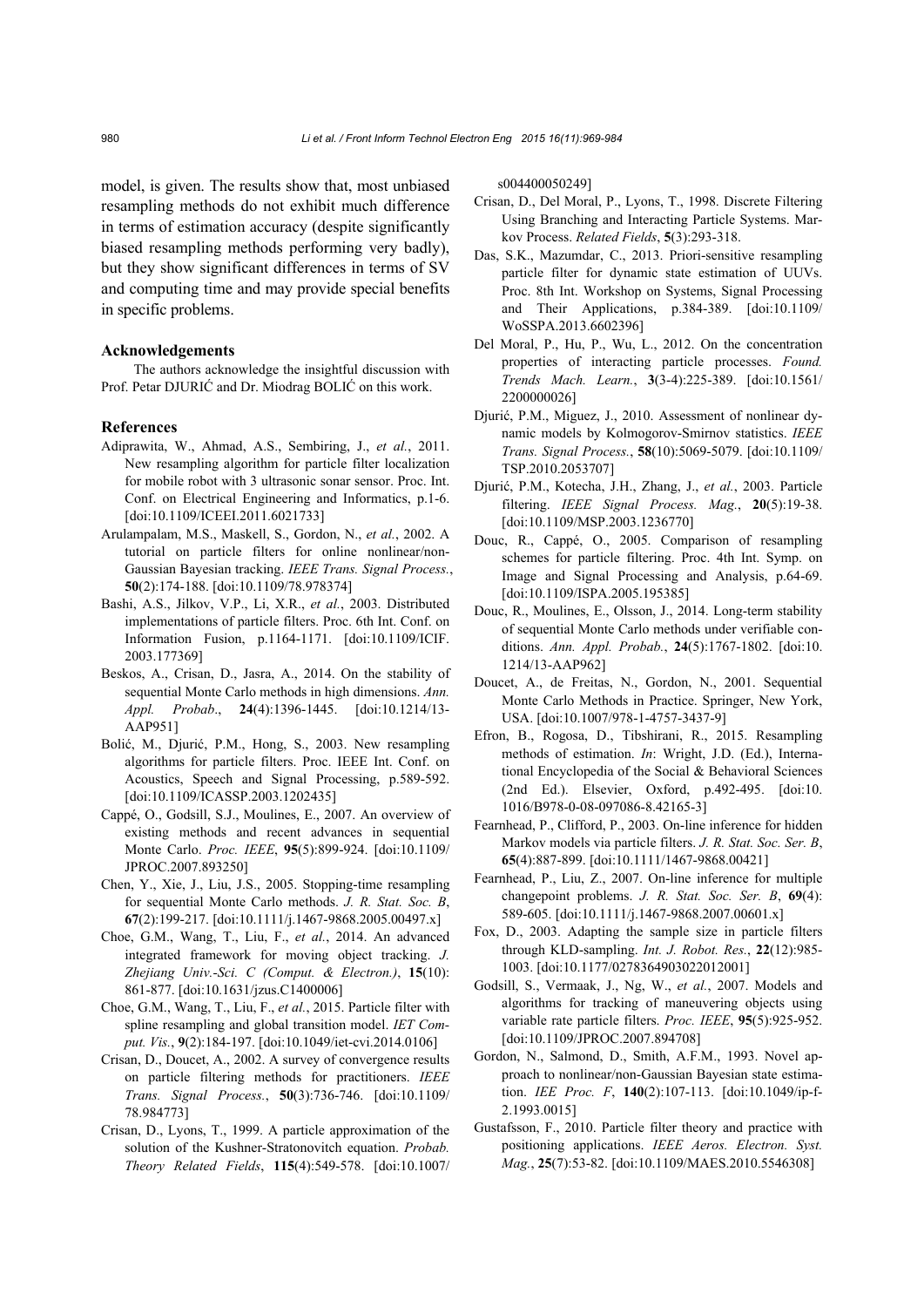- Hol, J.D., Schon, T.B., Gustafsson, F., 2006. On resampling algorithms for particle filters. Proc. IEEE Nonlinear Statistical Signal Processing Workshop, p.79-82. [doi:10. 1109/NSSPW.2006.4378824]
- Hong, S., Shi, Z., Chen, J., *et al.*, 2010. A low-power memory-efficient resampling architecture for particle filters. *Circ. Syst. Signal Process.*, **29**(1):155-167. [doi:10. 1007/s00034-009-9117-4]
- Hu, X.L., Schon, T.B., Ljung, L., 2011. A general convergence result for particle filtering. *IEEE Trans. Signal Process.*, **59**(7):3424-3429. [doi:10.1109/TSP.2011. 2135349]
- Kalman, R.E., 1960. A new approach to linear filtering and prediction problems. *J. Basic Eng.*, **82**(1):35-45. [doi:10. 1115/1.3662552]
- Kitagawa, G., 1996. Monte Carlo filter and smoother and non-Gaussian nonlinear state space models. *J. Comput. Graph. Stat.*, **5**(1):1-25. [doi:10.1080/10618600.1996. 10474692]
- Kong, A., Liu, J.S., Wong, W.H., 1994. Sequential imputations and Bayesian missing data problems. *J. Am. Stat. Assoc.*, **89**(425):278-288. [doi:10.1080/01621459.1994. 10476469]
- Kullback, S., Leibler, R.A., 1951. On information and sufficiency. *Ann. Math. Stat.*, **22**(1):79-86. [doi:10.1214/ aoms/1177729694]
- Kwak, N., Kim, G.W., Lee, B.H., 2008. A new compensation technique based on analysis of resampling process in FastSLAM. *Robotica*, **26**(2):205-217. [doi:10.1017/S026 3574707003773]
- Lang, H., Li, T., Villarrubia, G., *et al.*, 2015. An adaptive particle filter for indoor robot localization. Proc. 6th Int. Symp. on Ambient Intelligence, p.45-55. [doi:10.1007/ 978-3-319-19695-4\_5]
- Lenstra, H.W., 1983. Integer programming with a fixed number of variables. *Math. Oper. Res.*, **8**(4):538-548. [doi:10.1287/moor.8.4.538]
- Li, T., Sun, S., 2010. Double-resampling based Monte Carlo localization for mobile robot. *Acta Autom. Sin.*, **36**(9): 1279-1286. [doi:10.3724/SP.J.1004.2010.01279]
- Li, T., Sattar, T.P., Sun, S., 2012. Deterministic resampling: unbiased sampling to avoid sample impoverishment in particle filters. *Signal Process.*, **92**(7):1637-1645. [doi:10.1016/j.sigpro.2011.12.019]
- Li, T., Sattar, T.P., Tang, D., 2013a. A fast resampling scheme for particle filters. Proc. Constantinides Int. Workshop on Signal Processing, p.1-4. [doi:10.1049/ ic.2013.0002]
- Li, T., Sun, S., Sattar, T.P., 2013b. Adapting sample size in particle filters through KLD-resampling. *Electron. Lett.*, **46**(2):740-742. [doi:10.1049/el.2013.0233]
- Li, T., Sun, S., Sattar, T.P., *et al.*, 2014. Fight sample degeneracy and impoverishment in particle filters: a review of intelligent approaches. *Expert Syst. Appl.*, **41**(8):3944- 3954. [doi:10.1016/j.eswa.2013.12.031]
- Li, T., Bolic, M., Djurić, P.M., 2015. Resampling methods for

particle filtering: classification, implementation, and strategies. *IEEE Signal Process. Mag.*, **32**(3):70-86. [doi:10.1109/MSP.2014.2330626]

- Li, T., Sun, S., Bolic, M., *et al.*, 2016. Algorithm design for parallel implementation of the SMC-PHD filter. *Signal Process.*, **119**:115-127. [doi:10.1016/j.sigpro.2015.07.013]
- Liu, J.S., Chen, R., 1998. Sequential Monte Carlo methods for dynamic systems. *J. Am. Stat. Assoc.*, **93**(443): 1032-1044. [doi:10.1080/01621459.1998.10473765]
- Liu, J.S., Chen, R., Logvinenko, T., 2001. A theoretical framework for sequential importance sampling and resampling. *In*: Doucet, A., de Freitas, N., Gordon, N. (Eds.), Sequential Monte Carlo Methods in Practice. Springer, USA, p.225-246. [doi:10.1007/978-1-4757- 3437-9\_11]
- Mbalawata, I.S., Särkkä, S., 2016. Moment conditions for convergence of particle filters with unbounded importance weights. *Signal Process.*, **118**:133-138. [doi:10.1016/j.sigpro.2015.06.018]
- Míguez, J., Bugallo, M.F., Djurić, P.M., 2004. A new class of particle filters for random dynamical systems with unknown statistics. *EURASIP J. Adv. Signal Process.*, **15**:2278-2294. [doi:10.1155/S1110865704406039]
- Morelande, M.R., Zhang, A.M., 2011. A mode preserving particle filter. Proc. IEEE Int. Conf. on Acoustics, Speech and Signal Processing, p.3984-3987. [doi:10. 1109/ICASSP.2011.5947225]
- Murray, L., 2012. GPU acceleration of the particle filter: the Metropolis resampler. arXiv:1202.6163v1.
- Nielsen, F., 2010. A family of statistical symmetric divergences based on Jensen's inequality. arXiv:1009.4004.
- Pérez, C.J., Martín, J., Rufo, M.J., *et al.*, 2005. Quasi-random sampling importance resampling. *Commun. Stat. Simul. Comput.*, **34**(1):97-112. [doi:10.1081/SAC-200047112]
- Robert, C.P., Casella, G., 1999. Monte Carlo Statistical Methods. Springer, New York. [doi:10.1007/978-1-4757- 4145-2]
- Rubin, D.B., 1987. The calculation of posterior distribution by data augmentation: Comment: a noniterative sampling/ importance resampling alternative to the data augmentation algorithm for creating a few imputations when fractions of missing information are modest: the SIR algorithm. *J. Am. Stat. Assoc.*, **82**(398):543-546. [doi:10. 2307/2289460]
- Sileshi, B.G., Ferrer, C., Oliver, J., 2013. Particle filters and resampling techniques: importance in computational complexity analysis. Proc. Conf. on Design and Architectures for Signal and Image Processing, p.319-325.
- Simonetto, A., Keviczky, T., 2009. Recent developments in distributed particle filtering: towards fast and accurate algorithms. Proc. 1st IFAC Workshop on Estimation and Control of Networked Systems, p.138-143. [doi:10.] 3182/20090924-3-IT-4005.00024]
- Stano, P.M., Lendek, Z., Babuška, R., 2013. Saturated particle filter: almost sure convergence and improved resampling. *Automatica*, **49**(1):147-159. [doi:10.1016/j.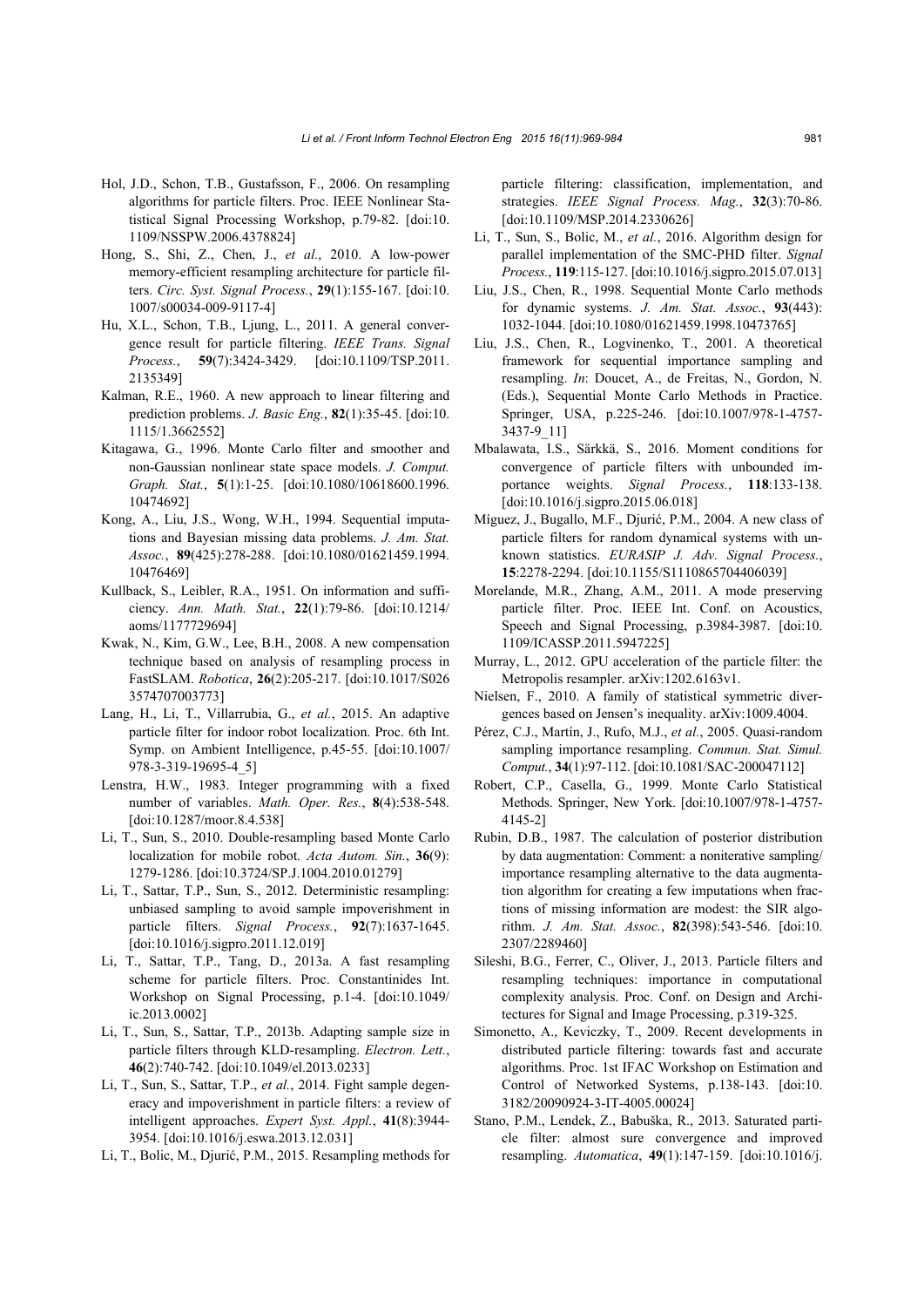automatica.2012.10.006]

- Sutharsan, S., Kirubarajan, T., Lang, T., *et al.*, 2012. An optimization-based parallel particle filter for multitarget tracking. *IEEE Trans. Aeros. Electron. Syst.*, **48**(2):1601- 1618. [doi:10.1109/TAES.2012.6178081]
- Topsoe, F., 2000. Some inequalities for information divergence and related measures of discrimination. *IEEE Trans. Inform. Theory*, **46**(4):1602-1609. [doi:10.1109/ 18.850703]
- Wang, Y., Djurić, P.M., 2013. Sequential estimation of linear models in distributed settings. Proc. 21st European Signal Processing Conf., p.1-5.
- Whiteley, N., 2013. Stability properties of some particle filters. *Ann. Appl. Probab.*, **23**(6):2500-2537. [doi:10.1214/ 12-AAP909]
- Zhi, R., Li, T., Siyau, M.F., *et al.*, 2014. Applied technology in adapting the number of particles while maintaining the diversity in the particle filter. *Adv. Mater. Res.*, **951**:202- 207. [doi:10.4028/www.scientific.net/AMR.951.202]

# **Appendix A: Assessment of different resampling methods in terms of the K-S statistic**

A random selection process indicates that any particle can be missed randomly in the MR algorithm or be duplicated *N* times. Thus, the worst case (generating the largest *F*-discrepancy) is when the highestweighted particle is abandoned (denoted with the subscript 'I'), i.e.,  $D_{I,MR} = \max(w_t^{(m)})$ , or the smallestweighted particle is duplicated *N* times (denoted with the subscript 'II'), i.e.,  $D_{\text{II,MR}} = 1 - \min(w_t^{(m)})$ .

In the RR algorithm, random sampling is performed only to the weight residual. Therefore, we have  $D_{I,RR} = \max(\hat{w}_t^{(m)})$ , and  $D_{II,RR} = N_2 / N \min(\hat{W}_t^{(m)})$ , where  $N_2 = N - \sum_{m=1}^M N W_t^{(m)}$ . It is obvious that

$$
\max(\hat{w}_t^{(m)}) < \frac{1}{N} \le \max(w_t^{(m)}),\tag{A1}
$$

and

$$
\min(\hat{w}_t^{(m)}) \le \min(w_t^{(m)}) < \frac{1}{N}.\tag{A2}
$$

Then we obtain

$$
D_{\text{I},\text{MR}} > D_{\text{I},\text{RR}},\tag{A3}
$$

$$
D_{\text{II,MR}} > D_{\text{II,RR}}.\tag{A4}
$$

This means that both 'I' and 'II' worst *F*discrepancy of RR are smaller than that of MR.

Writing

$$
D_{MR} = \max(D_{I,MR}, D_{II,MR}), \tag{A5}
$$

$$
D_{\rm RR} = \max(D_{\rm I, RR}, D_{\rm II, RR}), \tag{A6}
$$

we have

$$
D_{MR} > D_{RR}.\tag{A7}
$$

Since there is no random sampling in StR, SyR, RSR, and B-k algorithms, there is no so-called 'I' and 'II' worst cases as discussed above. However, the variation scope of the number of times that each particle will be resampled just indicates a level of the *F*-discrepancy; a larger varying scope indicates a larger discrepancy from the unbiased expectation. Therefore, according to Table III of the tutorial (Li *et al.*, 2015), we have Conclusion (9) as stated. We note these differences are slight.

## **Appendix B: Proofs of Theorems 1–4**

**Proof of Theorem 1** Without loss of generality, assuming the *q*th particle is resampled  $N_t^{(q)}$  times satisfying  $(N_t^{(q)} - N w_t^{(q)}) \ge 1$ , there must exist at least one particle  $p:(N_t^{(p)} - N w_t^{(p)}) < 1$  due to the overall condition  $\sum_{m=1}^{M} (N_t^{(m)} - N w_t^{(m)}) = 0.$ 

If we change the resampling results to be  $N_{t, new}^{(p)} =$  $N_t^{(p)}$  +1 and  $N_{t, new}^{(q)} = N_t^{(q)} - 1$ , while  $N_{t, new}^{(i)} = N_t^{(i)}$ ,  $i \neq p$ , *q*, then we have the variance change as follows:

$$
\begin{split} &\nabla \text{ar}_{\text{new}} - \text{Var} \\ &= \frac{1}{M} \sum_{i=\{p,q\}} (N_{t,\text{new}}^{(i)} - N w_{t}^{(i)})^2 - \frac{1}{M} \sum_{i=\{p,q\}} (N_{t}^{(i)} - N w_{t}^{(i)})^2 \\ &= \frac{1}{M} \sum_{i=\{p,q\}} \Big( (N_{t,\text{new}}^{(i)})^2 - (N_{t}^{(i)})^2 + 2 N_{t}^{(i)} N w_{t}^{(i)} - 2 N_{t,\text{new}}^{(i)} N w_{t}^{(i)} \Big) \\ &= \frac{1}{M} \Big( (N_{t}^{(p)} + 1)^2 - (N_{t}^{(p)})^2 + 2 N_{t}^{(p)} N w_{t}^{(p)} \\ &- 2 (N_{t}^{(p)} + 1) N w_{t}^{(p)} \Big) + \frac{1}{M} \Big( (N_{t}^{(q)} - 1)^2 - (N_{t}^{(q)})^2 \\ &+ 2 N_{t}^{(q)} N w_{t}^{(q)} - 2 (N_{t}^{(q)} - 1) N w_{t}^{(q)} \Big) \\ &= \frac{2}{M} \Big( 1 + (N_{t}^{(p)} - N w_{t}^{(p)}) - (N_{t}^{(q)} - N w_{t}^{(q)}) \Big) \\ &< \frac{2}{M} (1 + 0 - 1) = 0. \end{split}
$$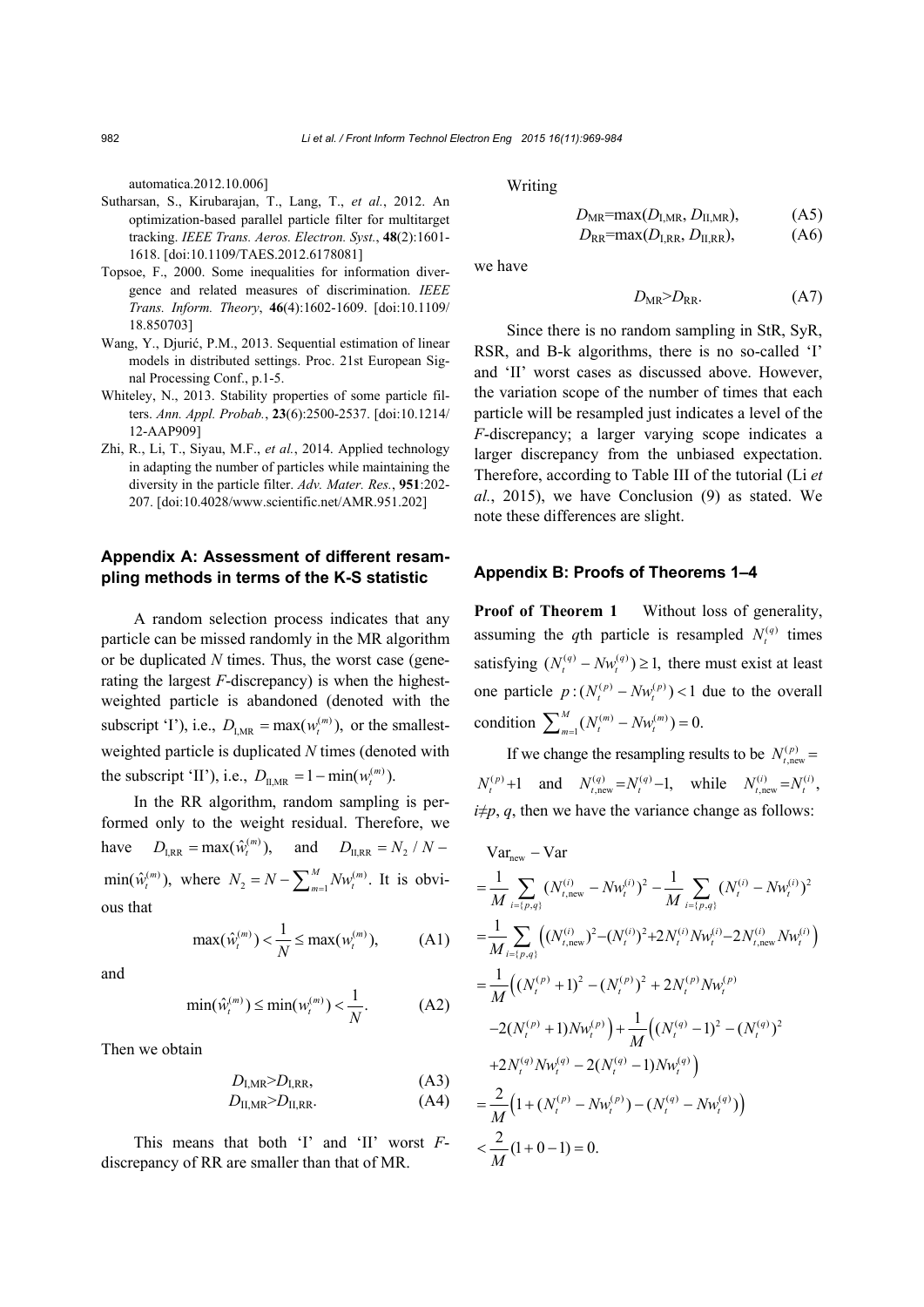This indicates that in the resampling result of MSV, no particle is possible to be resampled  $N_t^{(q)}$ times such that  $(N_t^{(q)} - N w_t^{(q)}) \ge 1$ . A similar result holds in the case of  $(N^{(q)} - N w^{(q)}) \le -1$  and the proof is omitted here. Therefore, we conclude that the minimization of SV requires  $| N_t^{(m)} - N w_t^{(m)} | < 1$ for any 1≤*m*≤*M*.

**Proof of Theorem 2** Given the sampling result  $\{N_t^{(m)}\}_{m=1}^M$  obtained by the MSV resampling method as shown in Algorithm 1, it is obvious that, if

$$
\hat{w}_{t}^{(m)} \in \text{TopRank}_{N-L} \big[ \{ \hat{w}_{t}^{(m)} \}_{m=1}^{M} \big],
$$

then

$$
N_t^{(m)} = \text{Floor}(N w_t^{(m)}) + 1;
$$

otherwise,  $N_t^{(m)} = \text{Floor}(N_{W_t}^{(m)})$ . Therefore, we have the results as stated.

**Proof of Theorem 3** Theorems 1 and 2 indicate that the result of the MSV resampling approach and the minimum condition of SV are the same or they can become each other by adjusting  $N_t^{(m)}$ . If we can prove that any change in  $N_t^{(m)}$  determined by the MSV resampling approach will cause an increase in SV, we will be certain that the MSV resampling approach achieves the minimum condition of SV.

Denote the numbers of times that these two particles are resampled according to the proposed approach as  $N_t^{(p)}$  and  $N_t^{(q)}$ . Without loss of generality, we change the resampling results to be  $N_{t,\text{new}}^{(p)} = N_t^{(p)} + l$  and  $N_{t,\text{new}}^{(q)} = N_t^{(q)}$  $N_{t, new}^{(q)} = N_t^{(q)} - l$ , where  $1 \leq l \leq \min(N - L, N_t^{(q)})$ , while  $N_{t, \text{new}}^{(i)} = N_t^{(i)}$ ,  $i \neq p, q$ ; then, we have

$$
\begin{split} &\text{Var}_{\text{new}} - \text{Var} \\ &= \frac{1}{M} \sum_{i=\{p,q\}} (N_{t,\text{new}}^{(i)} - N w_{t}^{(i)})^2 - \frac{1}{M} \sum_{i=\{p,q\}} (N_{t}^{(i)} - N w_{t}^{(i)})^2 \\ &= \frac{1}{M} \sum_{i=\{p,q\}} \Big( (N_{t,\text{new}}^{(i)})^2 - (N_{t}^{(i)})^2 + 2 N_{t}^{(i)} N w_{t}^{(i)} - 2 N_{t,\text{new}}^{(i)} N w_{t}^{(i)} \Big) \\ &= \frac{1}{M} \Big( (N_{t}^{(p)} + l)^2 - (N_{t}^{(p)})^2 + 2 N_{t}^{(p)} N w_{t}^{(p)} \Big) \end{split}
$$

$$
-2(N_t^{(p)} + l)Nw_t^{(p)} + \frac{1}{M}((N_t^{(q)} - l)^2 - (N_t^{(q)})^2
$$
  
+2N\_t^{(q)}Nw\_t^{(q)} - 2(N\_t^{(q)} - l)Nw\_t^{(q)})  
=  $\frac{2l}{M}(l + (N_t^{(p)} - Nw_t^{(p)}) - (N_t^{(q)} - Nw_t^{(q)}))$ . (B1)

The proposed method satisfies the following bounds:

$$
N_t^{(i)} - N w_t^{(i)} = \begin{cases} -\hat{w}_t^{(i)}, & N_t^{(i)} \le N w_t^{(i)}, \\ 1 - \hat{w}_t^{(i)}, & N_t^{(i)} > N w_t^{(i)}, \end{cases}
$$
 (B2)

and  $0 < \hat{w}_t^{(p)}$ ,  $\hat{w}_t^{(q)} < 1 \le l$ . Specifically, if  $N_t^{(p)} \le$  $N w_t^{(p)}$ ,  $N_t^{(q)} > N w_t^{(q)}$  (i.e., the latter is sampled once, while the former is not in the second part), then we have  $\hat{w}_{t}^{(q)} > \hat{w}_{t}^{(p)}$ . Therefore, Eq. (B1) will go to the following four cases:

1. If  $N_{\epsilon}^{(p)} \leq N w_{\epsilon}^{(p)}$ ,  $N_{\epsilon}^{(q)} \leq N w_{\epsilon}^{(q)}$ , Eq. (B1) will reduce to

$$
\text{Var}_{\text{new}} - \text{Var} = \frac{2l}{M} (l - \hat{w}_t^{(p)} + \hat{w}_t^{(q)}) > 0.
$$

2. If  $N_t^{(p)} \leq N w_t^{(p)}$ ,  $N_t^{(q)} > N w_t^{(q)}$ , we have  $\hat{w}_t^{(q)} > \hat{w}_t^{(p)}$  and Eq. (B1) will reduce to

$$
\text{Var}_{\text{new}} - \text{Var} = \frac{2l}{M} (l - 1 + \hat{w}_t^{(q)} + \hat{w}_t^{(p)}) > 0.
$$

3. If  $N_t^{(p)} > N_{t}^{(p)}$ ,  $N_t^{(q)} \leq N_{t}^{(q)}$ , Eq. (B1) will reduce to

$$
\text{Var}_{\text{new}} - \text{Var} = \frac{2l}{M} (l - \hat{w}_t^{(p)} + \hat{w}_t^{(q)}) > 0.
$$

4. If  $N_t^{(p)} > N w_t^{(p)}$ ,  $N_t^{(q)} > N w_t^{(q)}$ , Eq. (B.1) will reduce to

$$
\text{Var}_{\text{new}} - \text{Var} = \frac{2l}{M} (l - \hat{w}_t^{(p)} + \hat{w}_t^{(q)}) > 0.
$$

It is shown that all these possible changes in the output of the MSV resampling method will lead to